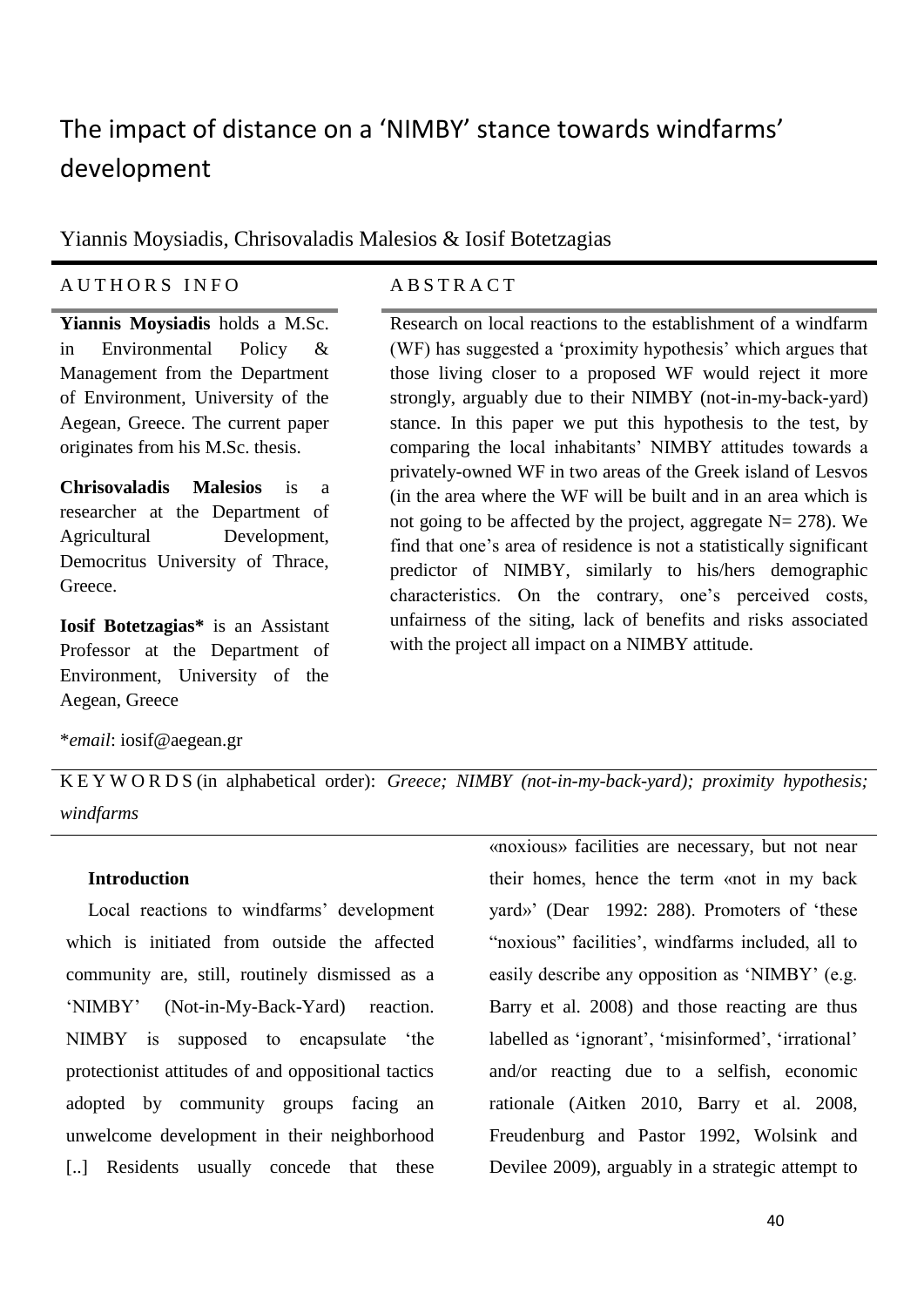downgrade and disqualify the opposing camp's arguments (Cass and Walker 2009:68).

Nevertheless, past research has demonstrated that local opposition can stem from a variety of reasons. Wolsink (2000; 2007b) shows that visual impacts, perceived annoyances, the potential benefits of clean energy as well as the feeling that one can influence the decision making process, all have a larger impact than NIMBY on an individual's willingness to resist a wind farm. Thus NIMBY is *not* the same with rejecting a WF: the former is one of the possible predictors of the latter. Furthermore, NIMBY is *not* the same with the 'I-don't-want-the-WFhere' statement: 'not-here' may be just a subcategory of 'not-anywhere' (a case of NIABY, Not-In-*Anybodys*-Back-Yard'), a stance stemming from a complete rejection of the particular type of development – and quite common in opposition to nuclear plants for example- (see Luloff et al. 1998:83): rather, 'A positive attitude towards wind power, combined with opposition to the construction of a wind farm anywhere in one's own neighbourhood … reflects the only true NIMBY standpoint' (Wolsink 2000:57).

Accordingly, a NIMBY standpoint seems to intraxicably linked to space: the further away, or even better as-far-away-as-possible, the proposed development the less likely it is that the local inhabitants would entertain NIMBY considerations. In this paper we put this claim to the test, by comparing the presence of NIMBY considerations among the inhabitants of the Greek island of Lesvos, where a mega wind-farm is to be installed. We juxtapose the views of two sub-samples of the local population: on one hand, those living on the western part of the island where the development is to take place and who will thus be directly affected; on the other hand, those living on the eastern part of the island who will have no visual or other contact with/effect by the proposed windfarm. If the 'physical proximity' hypothesis is correct, then the (strongest) differentiating factor between the two sub-groups' NIMBY attitudes should be their area of residence.

Thus the paper develops as follows. In the next section we present the Literature review discussing both the framework for conducting a meaningful analysis of the NIMBY attitude concerning a proposed project as well as the findings of previous research on the 'physical proximity' hypothesis vis-à-vis other predictors of an oppositional attitude. Next we present our case-study's and sample's characteristics and introduce the (latent) variables we will use for our analysis. In the, subsequent, Results' section we present the findings of the regression models utilized. We find that 'proximity to the proposed WF' is not a statistically-significant predictor of one's NIMBY stance. Our results show that an individual wants a WF out of one area and into some other, not because of the particular area s/he lives but because s/he perceives the siting of the WF in that 'particular' area as costly, risky, not beneficial and, most importantly, unfair. Yet, since these negative attributions are more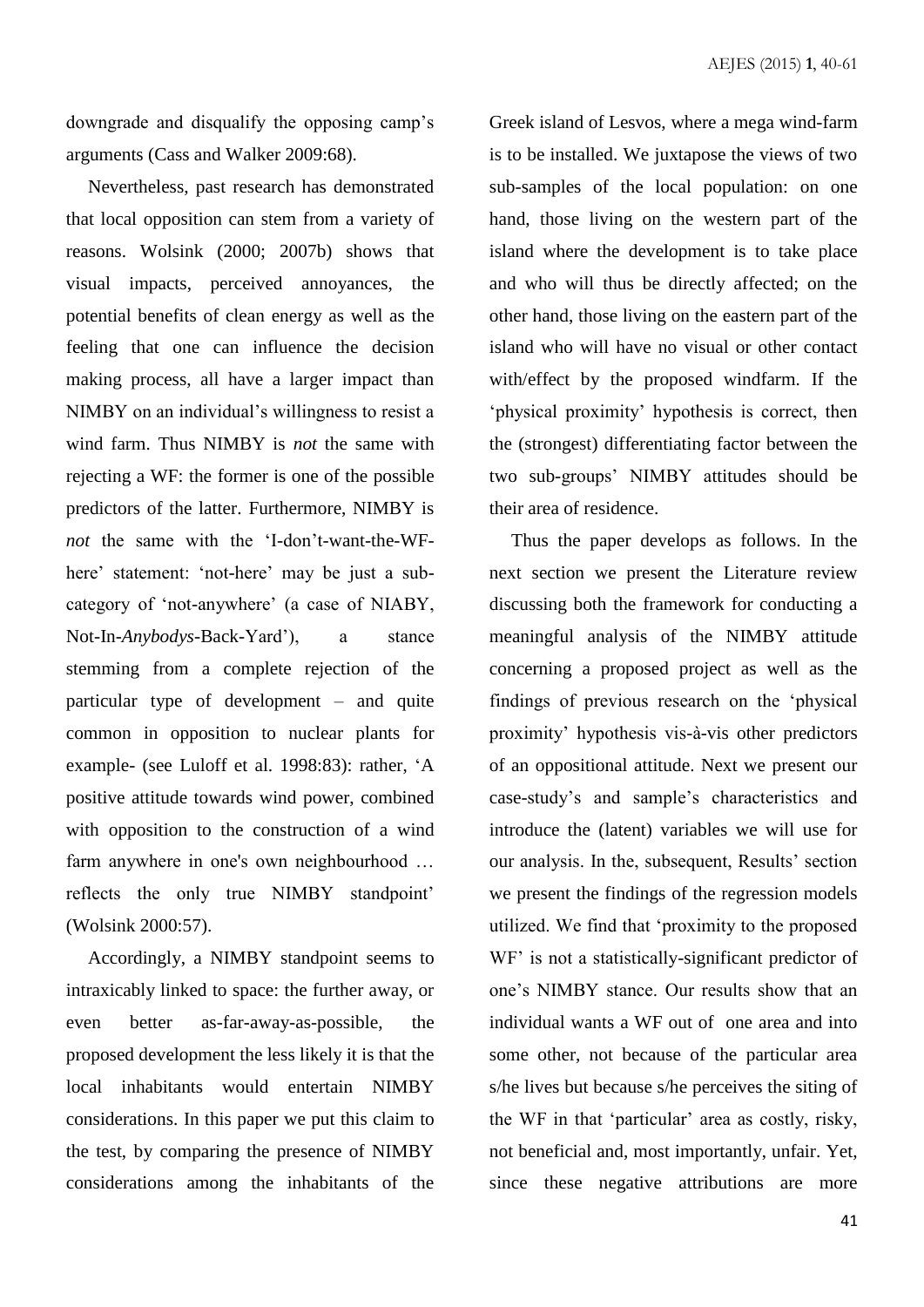pronounced in the area closer to the proposed WF development, we conclude the paper by discussing why this may be the case and by proposing avenues for future research.

#### **Literature Review**

# *The importance of the research's timing of the research*

Available research has demonstrated that local attitudes towards wind energy/windfarms are not static but rather exhibit a U-shape trajectory over time, as a wind farm proposal moves across the 'no plan', 'planned proposal' and 'built/completed project' (cf. Wolsink 1994; Devine-Wright 2005; Wolsink 2007b). The fact that the lowest level of support/most negative attitudes are recorded at the planning phase of a WF project, shows that 'The announcement of a project suddenly creates a vested interest [in the local population] and, therefore, it starts a process of thinking' with 'general attitudes becoming more critical' (Wolsink 2007b:1199). It is particularly at this stage, when confronted with a real possibility, that locals are more likely to exhibit the free-riding approach to the social dilemma which is implicit in the 'NIMBY syndrome' formulation: to refuse to bear the *personal costs* associated with the development although they recognize the *social benefits* this development will bring along (Wolsink 2007a:2699). Thus, we concur with van der Horst (2007) who claims that when it comes to measuring the responses by the public

*The facts that the strongest opposition occurs during the planning phase and that it is the frequent difficulties of gaining local planning permission which have brought the NIMBY debate to the fore, clearly speak in favour of abandoning academic reference to the so-called NIMBY phenomenon in the 'after' stage (or in the 'before' stage when it is just hypothetical)* (p.2710).

Accordingly, in this paper we measured the locals' attitudes and perceptions concerning a real-life WF which, at the time of research, was at the stage of gaining permission. Thus, we are able to study the occurrence of NIMBY at the most appropriate stage of the local opposition.

#### *A reliable scale for measuring NIMBY*

Another important condition for any meaningful analysis, is to develop and use a reliable scale for measuring the 'not-in-my-backyard' stance. Available studies on NIMBY are notorious for not properly identifying what exactly is measured by the term (cf. Wolsink 2006). Usually NIMBY is simply equated with resistance/rejection of a development while it should represent 'a positive attitude to wind power with resistance against a particular project' (Wolsink 2000:53).Thus, for properly measuring NIMBY, one should use items which actually 'measure the individual's inclination to motivate resistance with backyard arguments', and those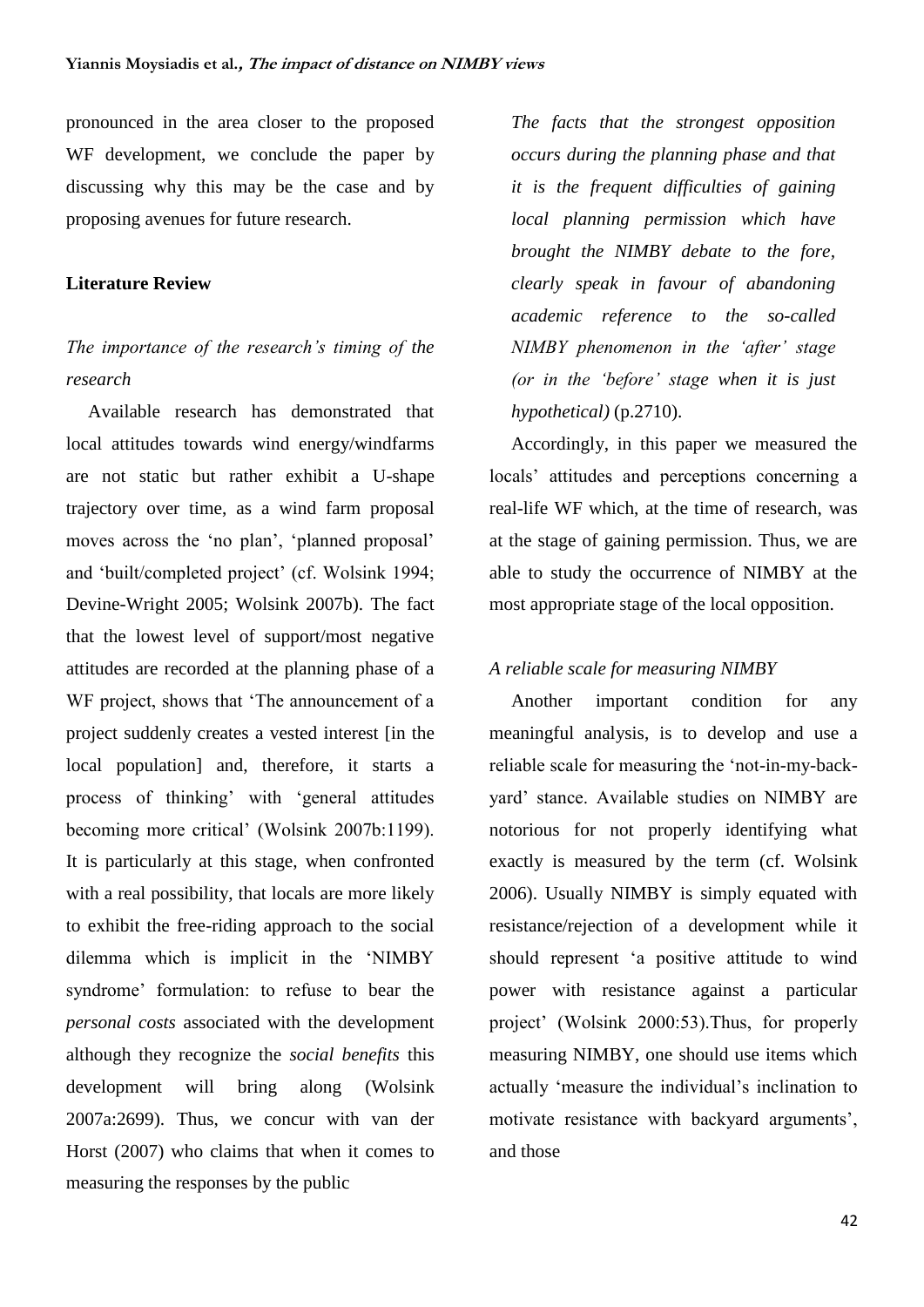*Items for the backyard-scale must be variants of the recognition that only the population living near a certain site will be confronted with the cost of the facility, whereas others (the initiators, the investors or the society as a whole) enjoy the benefits. The items should reflect the component of the assumed tendency to frame the issue in terms of (economic) rationality and utility maximisation, which can be summarised as «citizens demand the completion of such projects, but refuse to have them located in their vicinity» (Frey and Oberholzer-Gee 1997, p. 747)* (Wolsink & Deville 2009:224-225).

Accordingly, in this paper we use a NIMBY scale which has been developed and tested in previous research concerning local reactions to the siting of waste infrastructure facilities in the Netherlands (Wolsink and Devilee 2009) and subsequently used in the study of wind farms in Greece (Botetzagias et al. 2015) (see Data and Methods section for details on the scale).

#### *The role of distance on NIMBY views*

There exists a substantial literature on the issue of wind farms' acceptance and the socalled 'proximity hypothesis'. Nevertheless, all of the available studies we are aware of focus on existing wind farms, on wind energy acceptability in general and/or examine the influence of distance on one accepting/rejecting a WF -with mixed results.

Concerning the relation between proximity and wind energy acceptance, Ek (2005) found that distance from an operational WF has no influence on 'general attitude towards wind power' while Showfford and Slattery (2010:2514-2515) report an inverse relation between proximity to an existing WF and positive attitudes towards wind energy -similar to Jacquet (2012:682-683).

Concerning the relation between proximity and views on an *operational/existing* WF, Warren et al (2005) and Braunholtz (2003:20) found a 'reversed NIMBY effect' whereas people living closer to *existing* WFs hold more positive views of them: this unanticipated finding was attributed either to nearby residents being the beneficiaries of projects benefits/royalties etc (Jacquet 2012:678) or to the fact that the anticipated negative impacts, prior to the operation of the WF, failed to materialize (Braunholtz 2003:9-10; Warren et al 2005:863).

Concerning the relation between proximity and acceptance of *new* WFs, the results of available studies are inconclusive. Johansson and Laike (2007:448) found that living at different distances from an *existing* WF had no statistical effect on one's willingness to oppose additional turbines. Braunholtz (2003) found that those living closer to WFs are more willing to accept their expansion while, on the contrary, Showfford and Slattery (2010:2515) report that they are less willing to accept the installment of new WFs in one's property/sight/community. On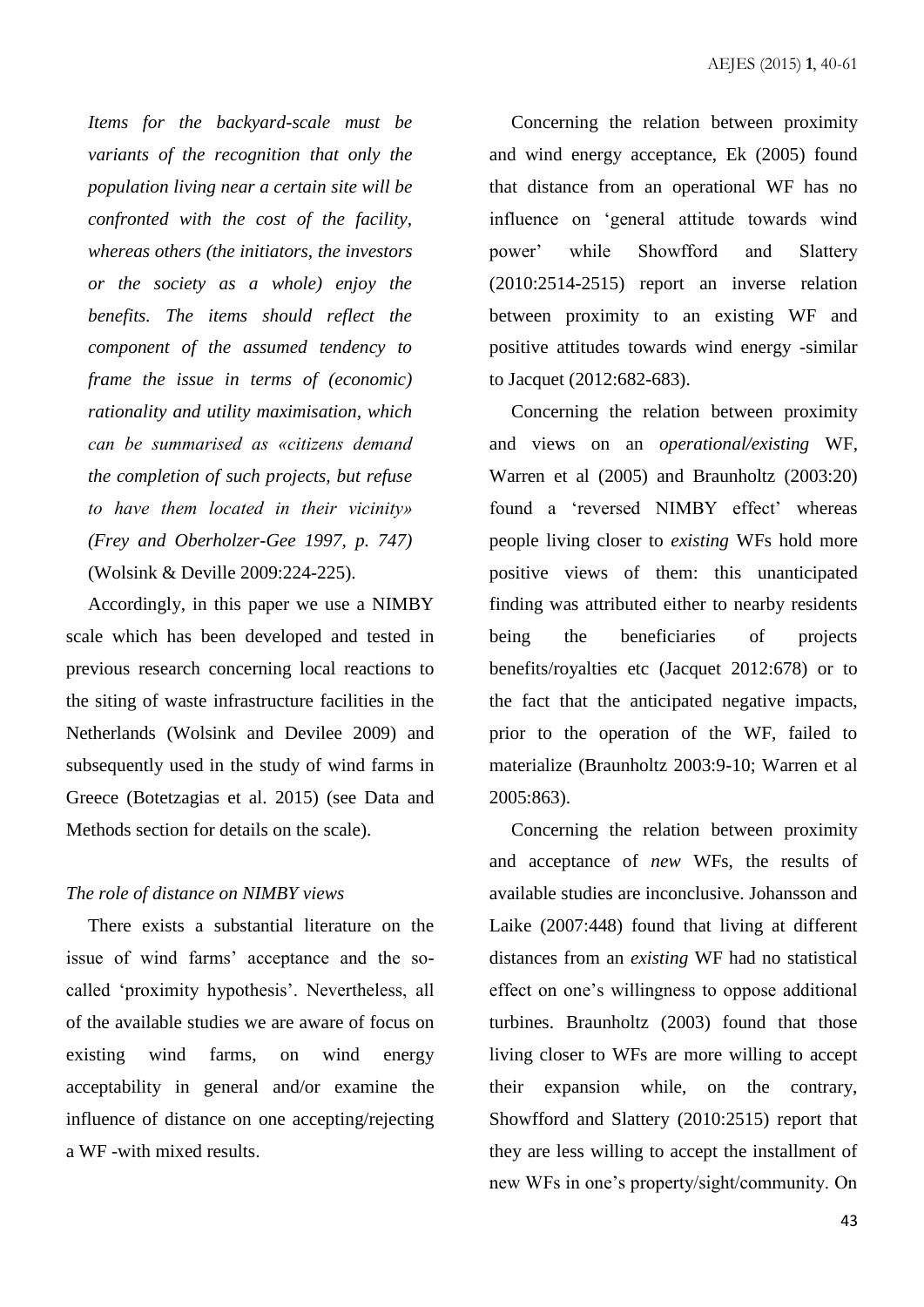the other hand, when studying the attitudes towards a *proposed* WF, Warren et al (2005:863) found that those living closer to an approved-tobe-built WF were more negative to it, similar to Jones and Eiser's (2010) analysis of four proposed sites in the UK in which positive attitudes towards the WFs were found to increase (albeit not in a linear fashion) with increasing distance from the identified sites (p. 3114). The previous discussion is summarized in Table 1.

|  | <b>Table 1:</b> The influence of distance on views |  |  |
|--|----------------------------------------------------|--|--|
|  | concerning wind energy/windfarms                   |  |  |

|                                                     | Distance<br>from           |  |  |  |  |
|-----------------------------------------------------|----------------------------|--|--|--|--|
|                                                     | operational WF plays       |  |  |  |  |
| Views on wind energy                                | no role (Ek 2005)          |  |  |  |  |
| acceptance                                          | Acceptance increases       |  |  |  |  |
|                                                     | with<br>distance<br>from   |  |  |  |  |
|                                                     | WF<br>operational          |  |  |  |  |
|                                                     | (Showfford<br>and          |  |  |  |  |
|                                                     | Slattery 2010; Jacquet     |  |  |  |  |
|                                                     | 2012)                      |  |  |  |  |
|                                                     | People living closer to    |  |  |  |  |
|                                                     | WF<br>have<br>more         |  |  |  |  |
| <i>Views on <u>operational/</u></i><br>existing WFs | positive views (labeled    |  |  |  |  |
|                                                     | as a 'reversed NIMBY       |  |  |  |  |
|                                                     | effect') (Warren et al.    |  |  |  |  |
|                                                     | <b>Braunholtz</b><br>2005; |  |  |  |  |
|                                                     | 2003)                      |  |  |  |  |
|                                                     | Distance<br>has<br>now     |  |  |  |  |
| Views on <u>expanding</u> an                        | effect (Johansson and      |  |  |  |  |
| existing WF                                         | Laike 2007)                |  |  |  |  |
|                                                     | Those living closer to     |  |  |  |  |

|                                                        | the WF are more                |  |  |  |  |
|--------------------------------------------------------|--------------------------------|--|--|--|--|
|                                                        | willing to accept              |  |  |  |  |
|                                                        | expansion (Braunholtz          |  |  |  |  |
|                                                        | 2003)                          |  |  |  |  |
|                                                        | Those living closer to         |  |  |  |  |
|                                                        | the WF are <i>less</i> willing |  |  |  |  |
|                                                        | to accept expansion            |  |  |  |  |
|                                                        | (Showfford<br>and              |  |  |  |  |
|                                                        | Slattery 2010)                 |  |  |  |  |
|                                                        | Those living closer to         |  |  |  |  |
|                                                        | the WF are less                |  |  |  |  |
| <i>Views on <u>establishing a</u></i><br><u>new</u> WF | positive/willing<br>to         |  |  |  |  |
|                                                        | accept establishment           |  |  |  |  |
|                                                        | (Warren et al. 2005;           |  |  |  |  |
|                                                        | Jones and Eiser 2010)          |  |  |  |  |

Since our study focus on the assessment of a *proposed* WF by the local community, it is comparable to Warren et al (2005) and Jones and Eiser (2010). Similar to them, we expect that negative attitudes will be stronger closer to the proposed WF site yet whether this is also going to by the case for NIMBY attitudes remains to be tested. Nevertheless, since a 'not-in-my-backyard' stance is in any case a rejection of the proposal, we anticipate that NIMBY attitudes will be stronger closer to the proposed WF site.

#### *2.4 The role of other predictors on NIMBY views*

Since the 'not-in-my-back-yard' stance is supposed to encapsulate an individual's willingness to maximize his own utility, then it is only logical to expect that NIMBY will be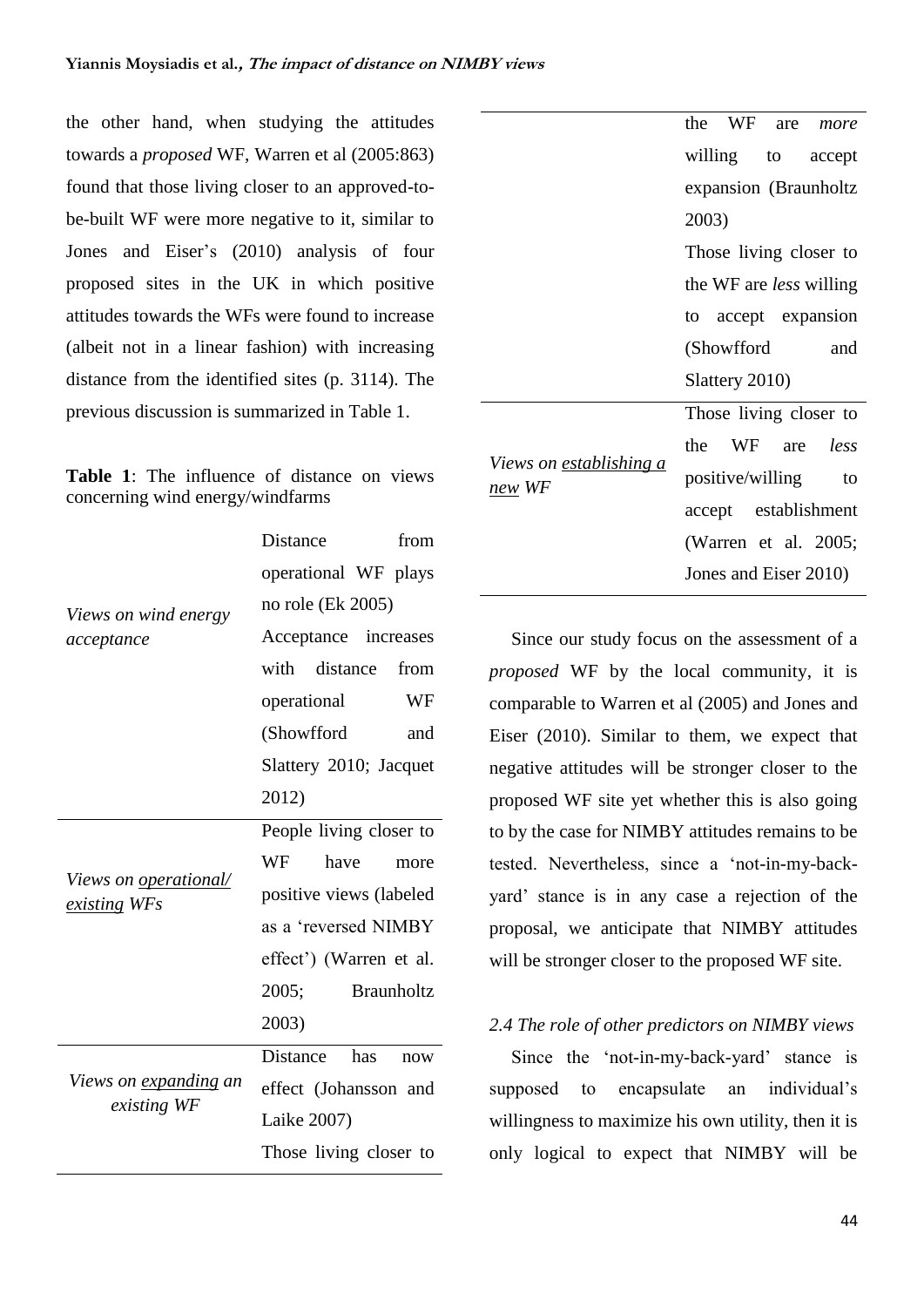positively correlated with risks and costs perceptions concerning the WF development. On the contrary, the more an individual perceives (personal) benefits out of the project, the less likely s/he is to demand its relocation.

Nevertheless, a growing literature is suggesting that 'fairness' is also playing a crucial role in the local acceptance of WFs (e.g. Devine-Wright 2005; Gross 2007; Ellis et al. 2007; Breukers and Wolsink 2007; Wolsink 2007a; Toke et al. 2008; Jones and Eiser 2010; Botetzagias et al. 2015). Researchers have usually distinguished between four types of 'fairness' (or 'justice') regarding the siting process (cf. Besley 2012, Huijts et al. 2012). 'Procedural fairness' refers to the extent that an individual considers that the decision making process had been properly conducted and that s/he had had a meaningful voice in it. A related, yet rarely analyzed, type is 'informational fairness', the belief that decision-makers have provided appropriate and meaningful information over the decision-making process. 'Distributive' or 'outcome' fairness refers to whether distribution of perceived benefits, costs and (especially) risks associated with a particular decision is considered fair. And, finally, 'interpersonal fairness' relates to whether individuals think that decision makers are respectful of their views and trustworthy -and this is why this type of fairness is usually subsumed under the concept of 'trust'.

In this paper, similar to Wolsink and Devilee (2009) and Botetzagias et al. (2015), we do not examine the impact of all four fairness' types, but only the 'distributive/outcome fairness' one. This is because of our dependent variable, the existance of NIMBY. The basic idea behind the 'NIMBY syndrome' has been that it is a manifestation of free-riding in a social dilemma: locals recognize the social benefits of the proposed development yet they refuse to bear the personal costs associated with it (Wolsink 2007a:2699). Nevertheless, there exists another possible explanation: people may wish to "passthe-burden" *not* because they are free-riders but rather because they feel that they get an unfair/excessive (share of the) burden. This latter explanation relates to what Kerr (1995:39) describes as 'the equity norm' in social dilemmas which 'applies to the allocation of resources among group members. It prescribes that payoffs are distributed in proportion to contributions, inputs, or costs'. It is because of the equity norm's importance in social dilemmas and of its obvious correspondance with the distributive fairness concept that we focus on 'distributive/outcome' fairness in this paper. If one's willingness to move the WF out of his 'back-yard' (NIMBY) is also correlated with *distributive* unfairness then its justification as mere "free-riding" will be severely weakened. As a matter of fact, this has been demonstrated to be the case by other research (Botetzagias et al 2015), with the authors commenting that when it comes to the acceptance of WFs 'slightly paraphrasing Wolsink and Devilee (2009:231- 232), «the crucial factor is clearly not that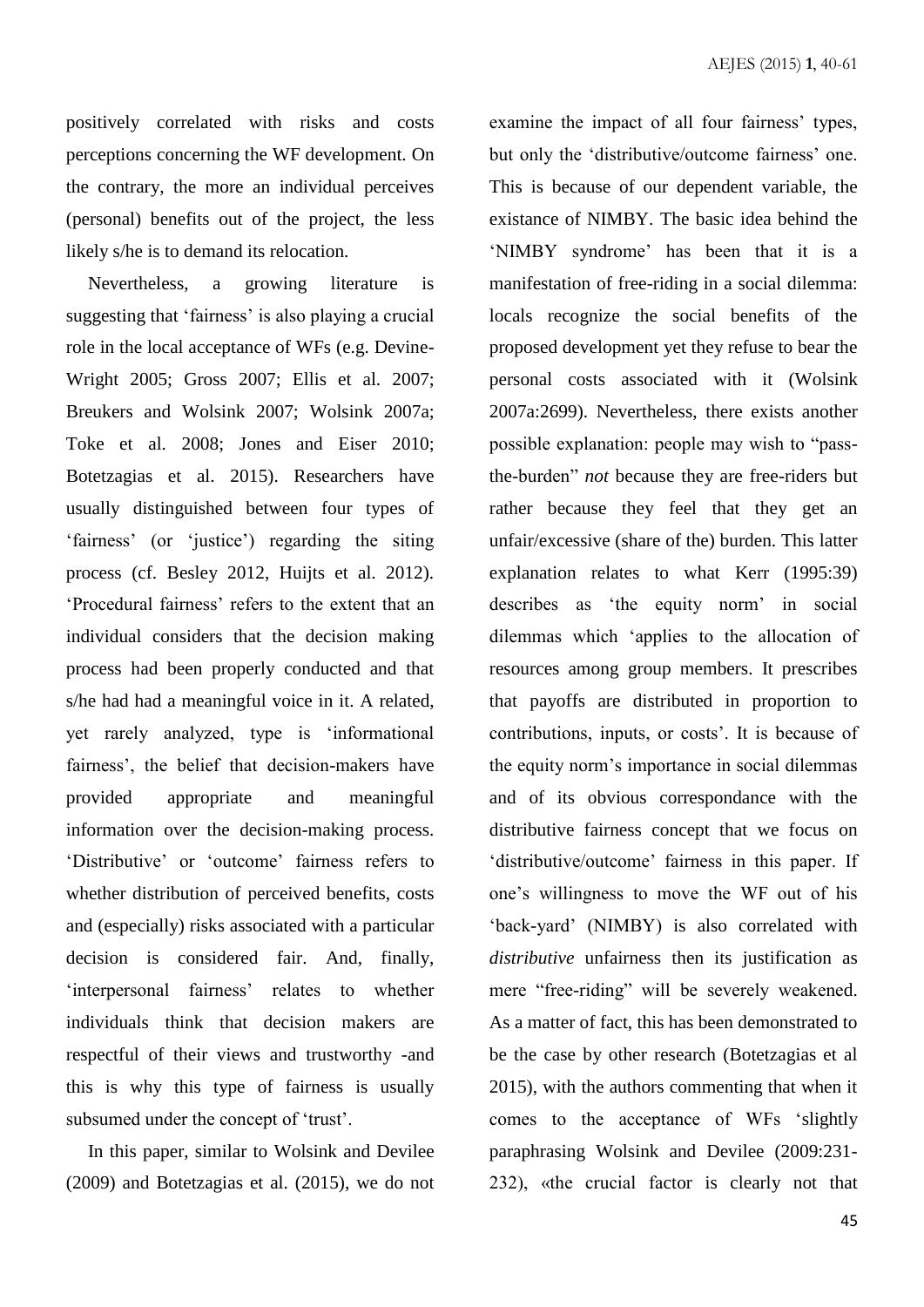residents have strong intentions to shift the burden to others, but that they consider it unfair that others, the decision makers [and the outsider promoters, who the locals do not trust,] are placing the burden on them»' (Botetzagias et al 2015:17).

Accordingly in this paper we test the influence of perceived risks, costs, benefits and distributive fairness on NIMBY, alongside the standard socio-demographic predictors, in conjunction with the 'proximity hypothesis'.

#### **Data & Methods**

#### *Case-study areas & samples*

Under Greek law, permission to build a WF rests with the Greek Regulatory Authority for Energy (RAE) and the Ministry for the Environment. Local communities & government have the right to opine on an application yet they have no means for rejecting the development as long as it meets the legal requirements (i.e. successful completion of environmental impact studies etc.). Similar to other countries, wind energy electricity production enjoys feed-in tariffs, while areas nearby the WFs are entitled to "reciprocate benefits", standing at a 3% of the electricity's price (before taxes), payable to the local government.

Our case study area is the Greek island of Lesvos, in the northern Aegean Sea. The WFs' siting on Lesvos is part of a larger, privatelyowned, project called "Aegean Link" (Greek: Αιγαία Ζεύξη). In its most basic form, "Aegean Link" aims to install a total of 373 turbines

(706MW of installed power) on the Greek islands of Lesvos, Chios and Lemnos, which will then be interlinked and connected to mainland Greece via underwater cables. Lesvos stands to host 10 WFs with 153 wind-turbines (306MW installed power) at the western part of the island (see Map 1), an area which currently hosts two small (one state-owned and one privatelyowned) WFs (2.02MW and 9.6MW installed power respectively). At the time of our research the application was still under consideration by the local government authorities (which nevertheless held a favorable view and in fact opined in favor of the project a few weeks after we concluded our research in the area).



**Map 1**: The siting of the 'Aegean Link' wind-farms on western Lesvos. The red dots represent individual wind turbines. The names in **black** stand for local villages. The names in **red** stand for the wind farms sites.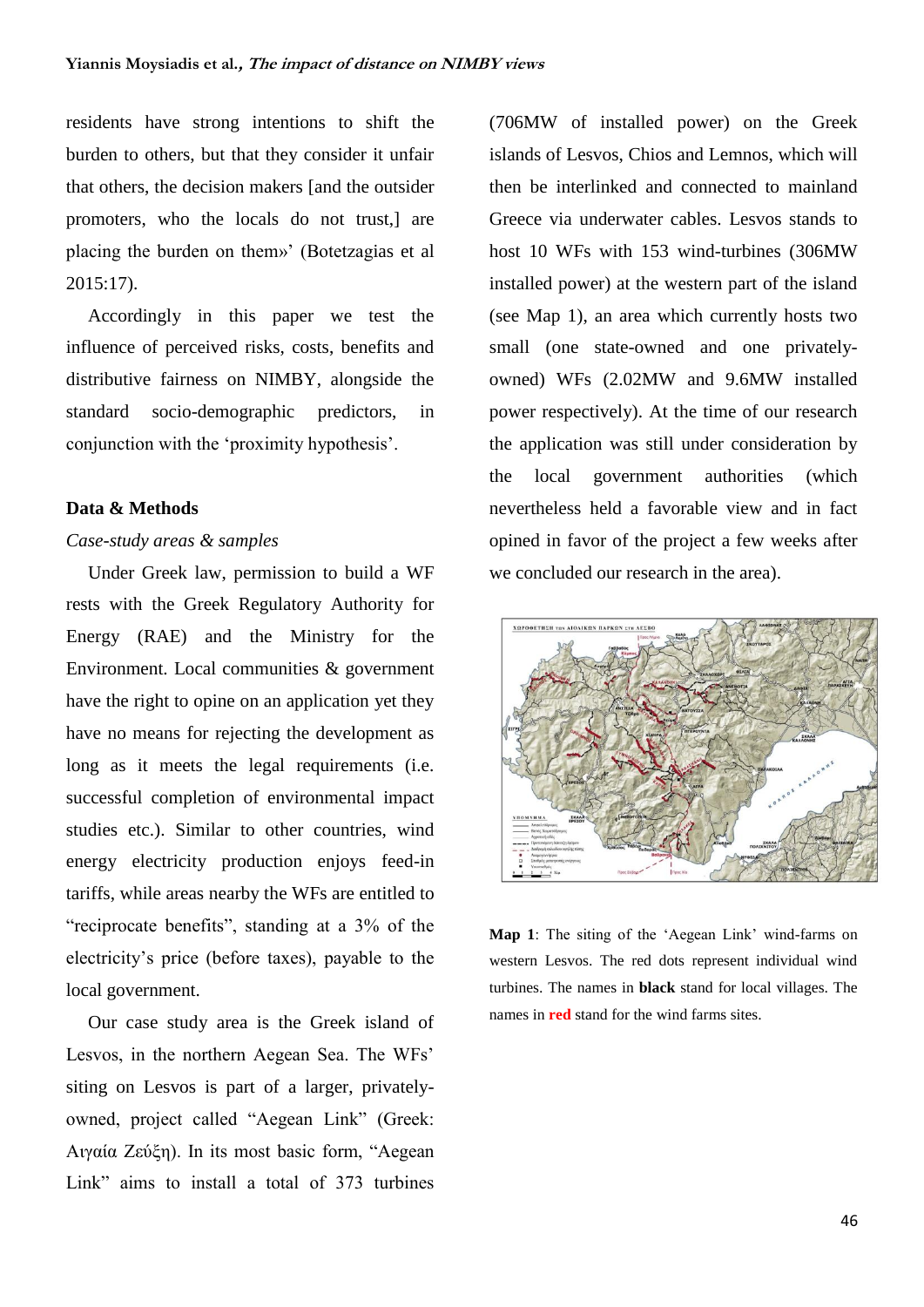In Autumn 2012 we visited a number of villages on western Lesvos (which are situated within the development's range thus will be affected by it) and on eastern Lesvos (which will have no direct effect (i.e. visual, noise, etc.) by the 'Aegean Link' project) (see Map 2), and conducted face-to-face interviews with local inhabitants. The sampling technique selected was simple random sampling while, based on the population of the areas' surrounding villages and for a predetermined margin of error  $(e=5\%)$ , the required sample size was 267 (see Table 2 for the samples' details). We tried to survey villages of similar sizes between the two areas, and the number of questionnaires distributed and collected per village/area is shown in Table 1). In the following analyses and discussions we refer to and use the aggregate data.



**Map 2:** Villages surveyed for this paper. In **orange** background are the 'would-be-affected' villages of western Lesvos; in **yellow** background are the 'not-to-be-affected' villages of eastern Lesvos.

|            |  | Table 2: Places surveyed and number of |  |  |
|------------|--|----------------------------------------|--|--|
| interviews |  |                                        |  |  |

|                                 |                                | Questionnaires |           |  |  |
|---------------------------------|--------------------------------|----------------|-----------|--|--|
| Area/<br>Village<br>name        | Population<br>(2001<br>census) | Distributed    | Collected |  |  |
| Western<br><b>Lesvos</b>        | 4,242                          | 139            | 134       |  |  |
| Agra                            | 990                            | 32             | 32        |  |  |
| Eresos                          | 1097                           | 37             | 37        |  |  |
| Antissa                         | 900                            | 29             | 24        |  |  |
| Sigri                           | 402                            | 13             | 13        |  |  |
| Mesotopos                       | 853                            | 28             | 28        |  |  |
| <b>Eastern</b><br><b>Lesvos</b> | 4,936                          | 161            | 144       |  |  |
| <b>Ippios</b>                   | 900                            | 29             | 29        |  |  |
| <b>Skopelos</b>                 | 1768                           | 58             | 41        |  |  |
| Mantamados                      | 1156                           | 38             | 38        |  |  |
| Keramia                         | 400                            | 13             | 13        |  |  |
| <b>Kato Tritos</b>              | 712                            | 23             | 23        |  |  |
| <b>TOTAL</b>                    | 9,178                          | 300            | 278       |  |  |

#### **Variables used**

*Dependent (latent) variable*: The dependent variable in our analysis is the respondent's NIMBY stance towards the proposed WF. As we have mentioned earlier, a truly 'backyard motives' attitude should clearly manifest "freeriding" in a social dilemma. Thus, for constructing a NIMBY scale, we take our cue from Wolsink & Devilee's (2009) and Botetzagias et al. (2015). We asked our respondents the following question: '*Here follow*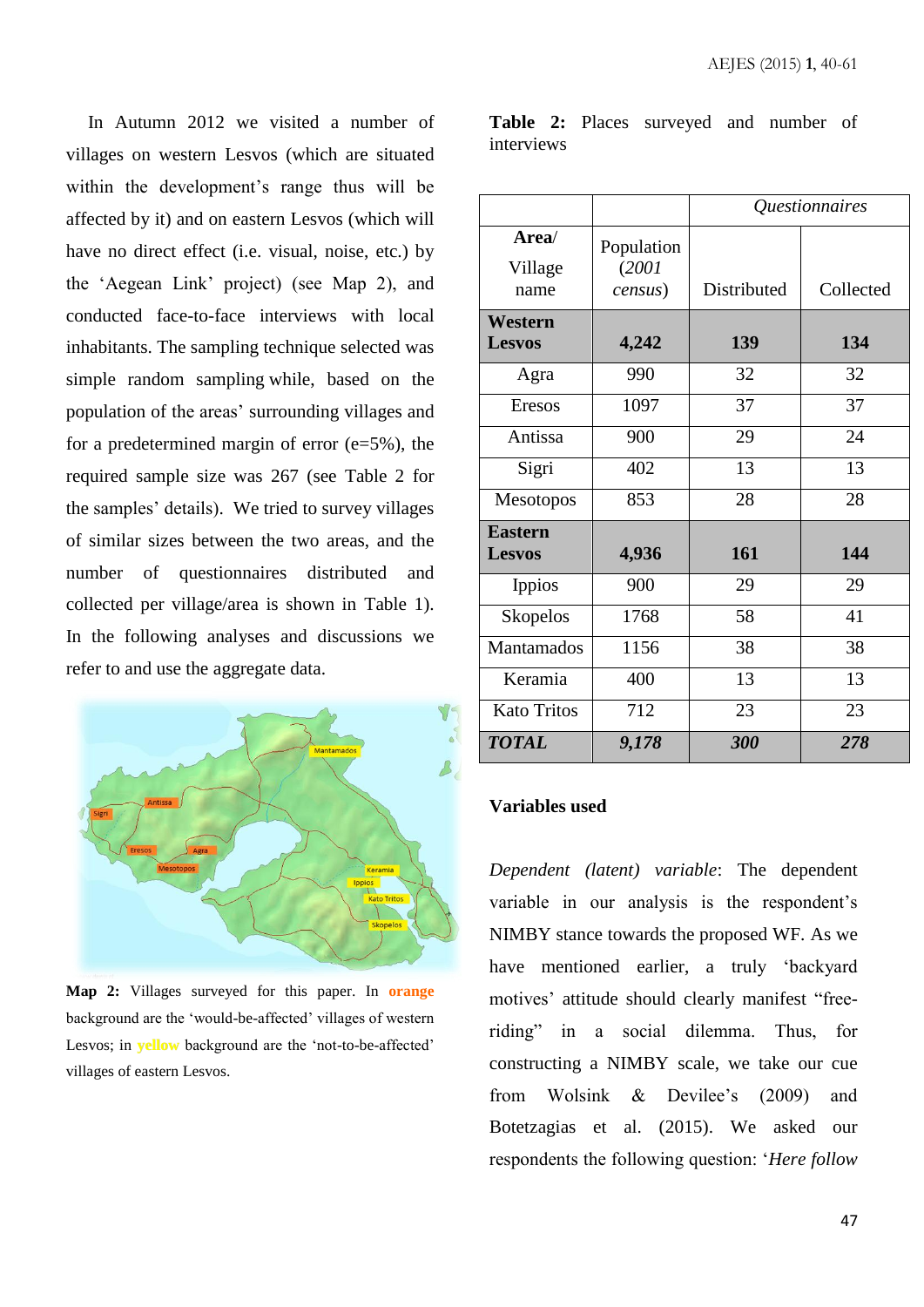*some statements concerning the wind farm to be constructed at western Lesvos. To which extent do you agree or disagree with each one of those statements?*'. It is important to note that, irrespectively of whether the respondent resided in eastern or western Lesvos, the formulation of the statements in the questionnaire, for *both* areas of our study, referred explicitly to attitudes, perceptions, risks, costs, benefits and so on as far as western Lesvos is concerned, the area where the WFs would actually be constructed.

Since definitions of NIMBY still remain very vague and it is usually, and wrongly, simply equated with opposition (cf. Wolsink 2006), it is important to present respondents with statements which actually tap on a back-yard mentality/inclination (see also Section 2.2 of this paper). To this extent, Wolsink and Deville (2009) designed, proposed and tested –in the context of opposition to waste treatment facilities- an inclusive list of 17 statements which are considered as relevant for measuring a local person's 'assumed tendency to frame the issue in terms of (economic) rationality and utility maximization, which can be summarised as "citizens demand the completion of such projects, but refuse to have them located in their vicinity"' (p.225). The same list of statements was also used in a study measuring NIMBY attitudes towards WF's development (Botetzagias et al. 2015). For a full list of the statements the reader is referred to Table X1 in the Appendix.

We presented our respondents with the whole list of the 17 'NIMBY' statements, measured on a 5-point Likert scale ranging from '1' (Strongly Agree) to '5' (Strongly Disagree), and recorded their answers. The initial factor analysis of these 17 statements (using a rotated varimax transformation) indicated the existence of five factors as the best solution for explaining the variability in the data (Eigenvalue  $> 1$ ).

Similar to Wolsink & Devilee (2009:224-227) and Botetzagias et al. (2015), following the examination of these factors and the statements' loadings, we chose seven of the initial 17 statements for establishing the 'NIMBY' scale (see also Table X1 in the Appendix). All these statements load strongly on the first factor returned by the factor analysis (24% of the total variance explained) and they relate to an individualistic and free-rider attitude, typical of a presumed 'NIMBY mentality': the respondent opposes the *specific* wind farm because s/he does not want to bear a share of the collective problem while s/he wishes the WF to move to another location - in which case his/her opposition would cease. These statements, which form a very reliable scale (Cronbach's  $\alpha$  = 0.834), are the following:

(1) 'It's quite stupid to accept the WF in western Lesvos [one's 'back-yard' for the context of this study] ';

(2) 'Because I don't think it's very necessary to bear a part of the collective burden, I don't accept the WF in western Lesvos';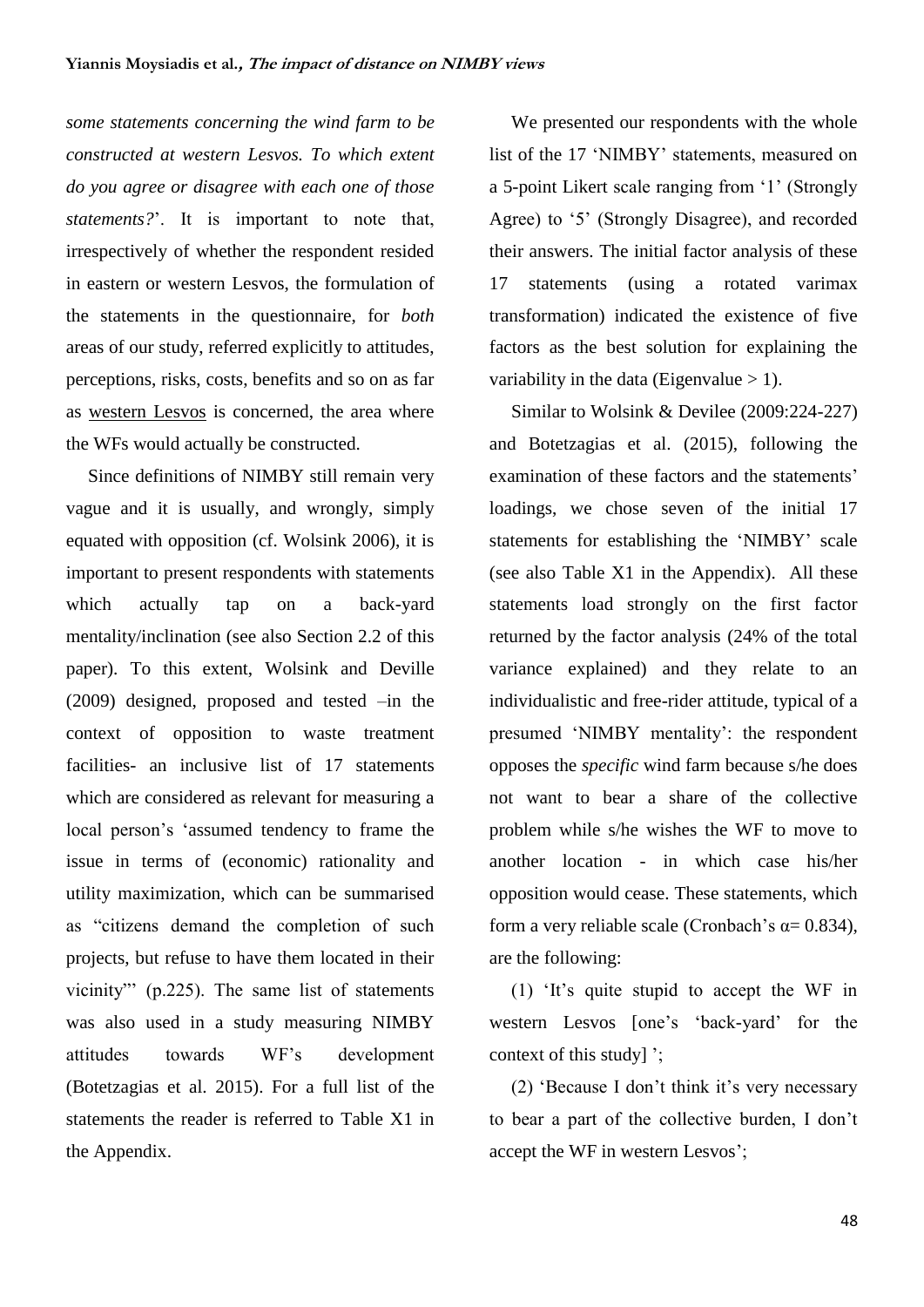(3) 'It's completely logical for me that the WF should be sited in someone else's area';

(4) 'I don't accept the WF in western Lesvos, because I think that somebody else would not accept it in his or her own area';

(5) 'Accepting the WF in western Lesvos means that you don't represent your own interests strongly enough';

(6) 'I don't feel like shouldering the burden of a problem that is also caused by others, by accepting the WF in western Lesvos';

(7) 'As far as I'm concerned, the WF should be sited in somebody else's area'.

The remaining statements load to other factors which, albeit relevant, do not represent the "pure" NIMBY-mentality of passing the full burden to someone else while enjoying the (personal) benefits. Thus, three statements load on the second factor (9.69% of variance explained): '*With respect to the location of the WF in western Lesvos, I certainly want to contribute in one way or another to solving a problem that is also caused by other', 'Whoever wants to make the profits also has to bear the associated burden: the WF in western Lesvos may cost me something*' and '*As a matter of fact, I don't think it's fair to saddle another municipality with the WF*'. Actually, then, this second factor denotes a tendency to reach common ground and sharing costs and benefitswhich is *not* what NIMBY is supposed to be all about. Similarly, the third factor (8.9% of the variability in the data: '*It's only common sense not to object in advance to the WF being built in* 

*western Lesvos*' and '*As long as a WF facility is not built in western Lesvos, I don't object to it*') and the fourth factor (8.9% of the variance explained: '*If good arguments can be found to site the WF in western Lesvos instead of somewhere else, I will accept it*' and '*Life is competitive: if the WF is sited in someone else's area it is not sited western Lesvos*') acknowledge the existence of a (personal) cost yet they couple this with a willingness to be persuaded by sound arguments- again, *not* what NIMBYies are expected to do. The last, fifth factor (8% of variance explained) consists of a single statement, indicating the respondent's willingness to pay-his-way-out of the social dilemma: *'I'm willing in some way to pay extra in order to contribute to the costs of building the WF in another municipality'*. Finally, two statements ('*The costs resulting from WFs should be borne by all of us*' and '*Because a WF has to be built somewhere, I don't object in advance to it being sited in western Lesvos*') do not load to any factor.

#### **Predictor variables**

*Perceived attributes of the facility and of the siting decision:* Most of the statements used in the construction of the following latent variables originate from Wolsink (2007b), Wolsink and Devilee (2009) and Jones and Eiser (2010) and, following these authors' original formulation, are measured on a 5-point Likert scale ranging from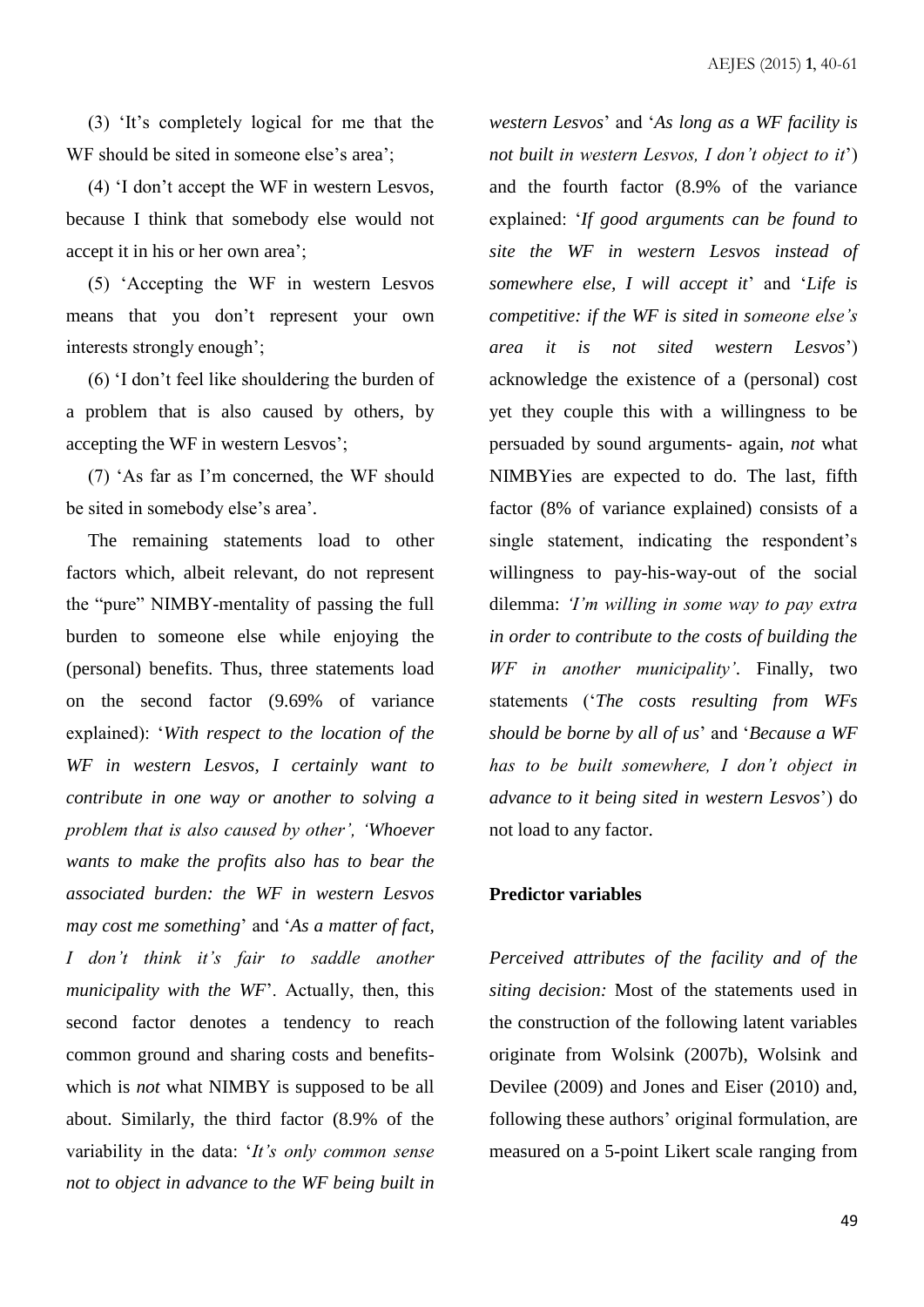'1' (Strongly Agree) to '5' (Strongly Disagree). These are:

**"Perceived risks"**: 3-item scale (Cronbach's α= 0.635); (blade movement would distract drivers and cause car accidents…; WF will cause health problems to the locals…; there are no risks related to the WF (**reversed**)…, at western Lesvos).

**"Perceived costs"**: 10-item scale (Cronbach's  $\alpha$  = 0.909); (WF operation will cause disturbing noise…; will spoil the landscape…; will cause problems with TV reception…; will be ugly…; will harm local husbandry/agriculture…; will harm wild animals…; will devaluate land/property…; will take up too much space…; wild birds will be killed on it..; will spoil the view from the villages…, at western Lesvos).

**"Perceived benefits"**: 8-item scale (Cronbach's  $\alpha$ = 0.892); (WF will give extra revenue to Lesvos municipality; will improve local environment…; will help the area to develop…; will offer jobs to the locals…; will impact positively on tourism…; will bring about positive changes in our community…; will benefit the local economy…; will make local electricity bills cheaper…, at western Lesvos).

**"Perceived unfairness"**: 2-item scale (Cronbach's  $\alpha$  = 0.687); (Siting the WF in western Lesvos is in conflict with my ideas about equity; I don't consider it fair).

*Area of residence:* Dummy dichotomous variable, distinguishing between respondents from (the affected area of) western Lesvos ('1') and eastern Lesvos ('2')

*Demographic characteristics:* We also examine the influence of Age, Gender and Educational Attainment

#### **Results**

Our data were analysed through SPSS 21.0 software (IBM Corp. Released 2012). Two regression models were utilized for the estimation of NIMBY based on the previously described predictor variables. Specifically, we fit two regression equations, the first including as predictors the four latent structures (Perceived risks, costs, benefits and unfairness) along with the dichotomous variable of area of residence and the demographic items (i.e. age, level of education and gender) (MODEL A), and the second additionally including the interaction effects of area of residence with each one of the four latent structures (MODEL B).

As a preliminary analysis step we compare the perceived risks, benefits, cost and unfairness of the siting of the specific WF between the two areas (Table 3). As it follows from the t-test results, the two areas have statistically significant differences on all the latent variables. The negative signs in the average scores mean that those living in the area of the development (on western Lesvos) agree more than those living away from it (on eastern Lesvos) that the WF's siting is risky, costly, unfair and it will have little benefits (note the positive sign for the 'perceived benefits' variable with regards to the 'close' to the WF area). This is also the case for the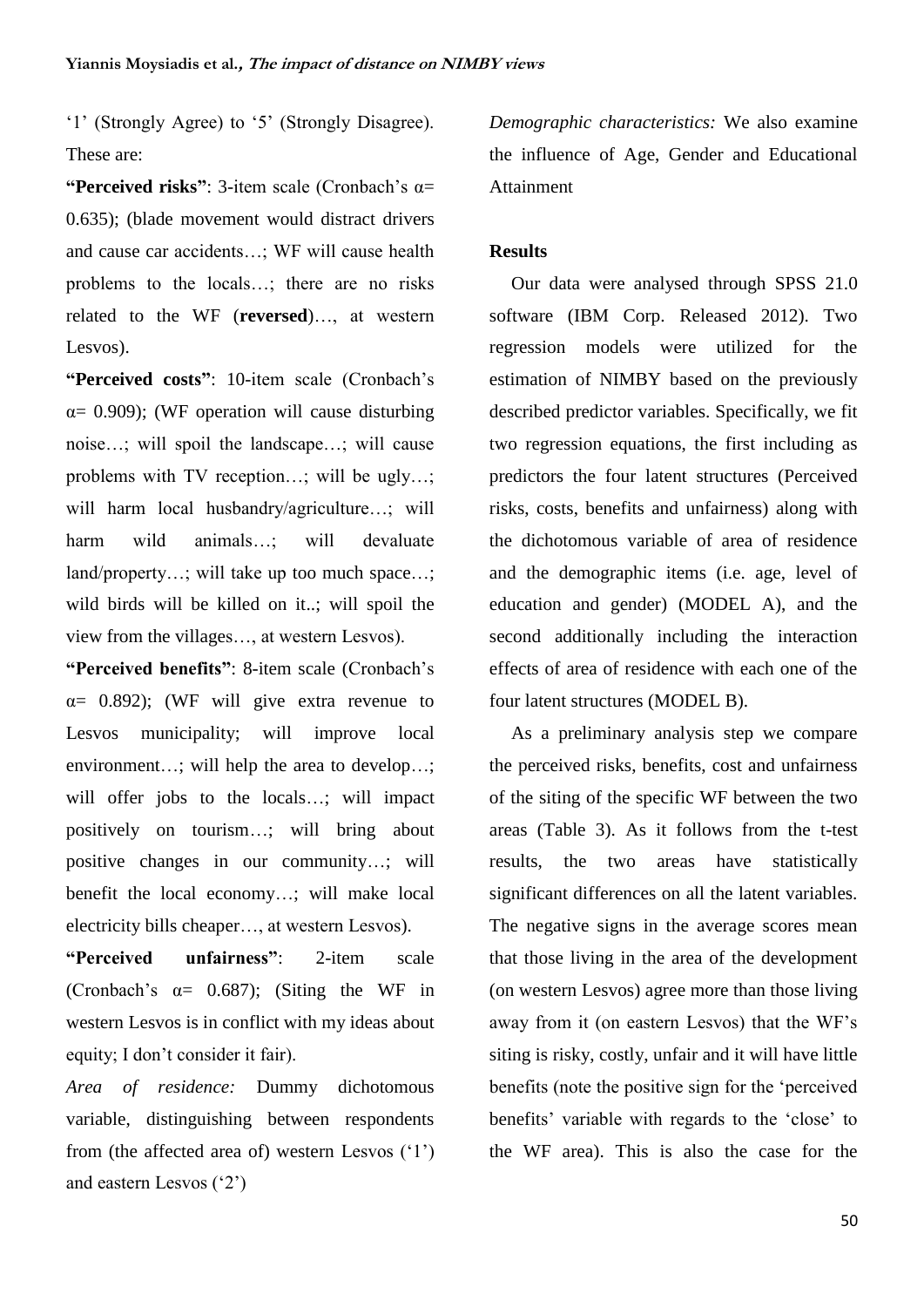NIMBY stance, which was found to be more pronounced amongst respondents living closer to the WF development (average score  $= -0.170$ , compared to 0.158 for those living away).

| <b>Latent</b>     | Area in relation | N   | <b>Average</b> | Std.             | $\mathbf t$ | p-value                |
|-------------------|------------------|-----|----------------|------------------|-------------|------------------------|
| variable          | to WF            |     |                | <b>Deviation</b> |             |                        |
|                   |                  |     |                |                  |             |                        |
| <b>PERCEIVED</b>  | Close            | 134 | $-0.242$       | 1.092            | $-3.999$    | ${<}0.001$ **          |
| <b>RISKS</b>      | Away             | 144 | 0.225          | 0.849            |             |                        |
|                   |                  |     |                |                  |             |                        |
| <b>PERCEIVED</b>  | Close            | 134 | $-0.296$       | 1.104            |             |                        |
| COSTS             |                  |     |                |                  | $-4.953$    | ${<}0.001$ **          |
|                   | Away             | 144 | 0.275          | 0.803            |             |                        |
| <b>PERCEIVED</b>  | Close            | 133 | 0.261          | 1.103            |             |                        |
| <b>BENEFITS</b>   |                  |     |                |                  | 4.306       | ${<}0.001$ **          |
|                   | Away             | 144 | $-0.241$       | 0.828            |             |                        |
|                   |                  |     |                |                  |             |                        |
| <b>PERCEIVED</b>  | Close            | 134 | $-0.187$       | 1.076            | $-3.049$    | $0.003***$             |
| <b>UNFAIRNESS</b> | Away             | 144 | 0.174          | 0.893            |             |                        |
|                   |                  |     |                |                  |             |                        |
|                   | Close            | 134 | $-0.170$       | 1.061            |             |                        |
| <b>NIMBY</b>      |                  |     |                |                  | $-2.769$    | $0.006\overset{**}{ }$ |
|                   | Away             | 144 | 0.158          | 0.915            |             |                        |
|                   |                  |     |                |                  |             |                        |

**Table 3:** Results of the t-test for the average scores of the latent variables by area of residence.

(\*\*) Differences in the average scores are statistically significant at a 1% significance level

Next, we conducted a regression analysis in order to explore the potential factors influencing NIMBY (Table 4). It follows that one's NIMBY stance is influenced by perceptions of risks,

benefits, costs and fairness while the area of residence as well as the demographic factors (save 'Educational attainment') are not statistically significant predictors.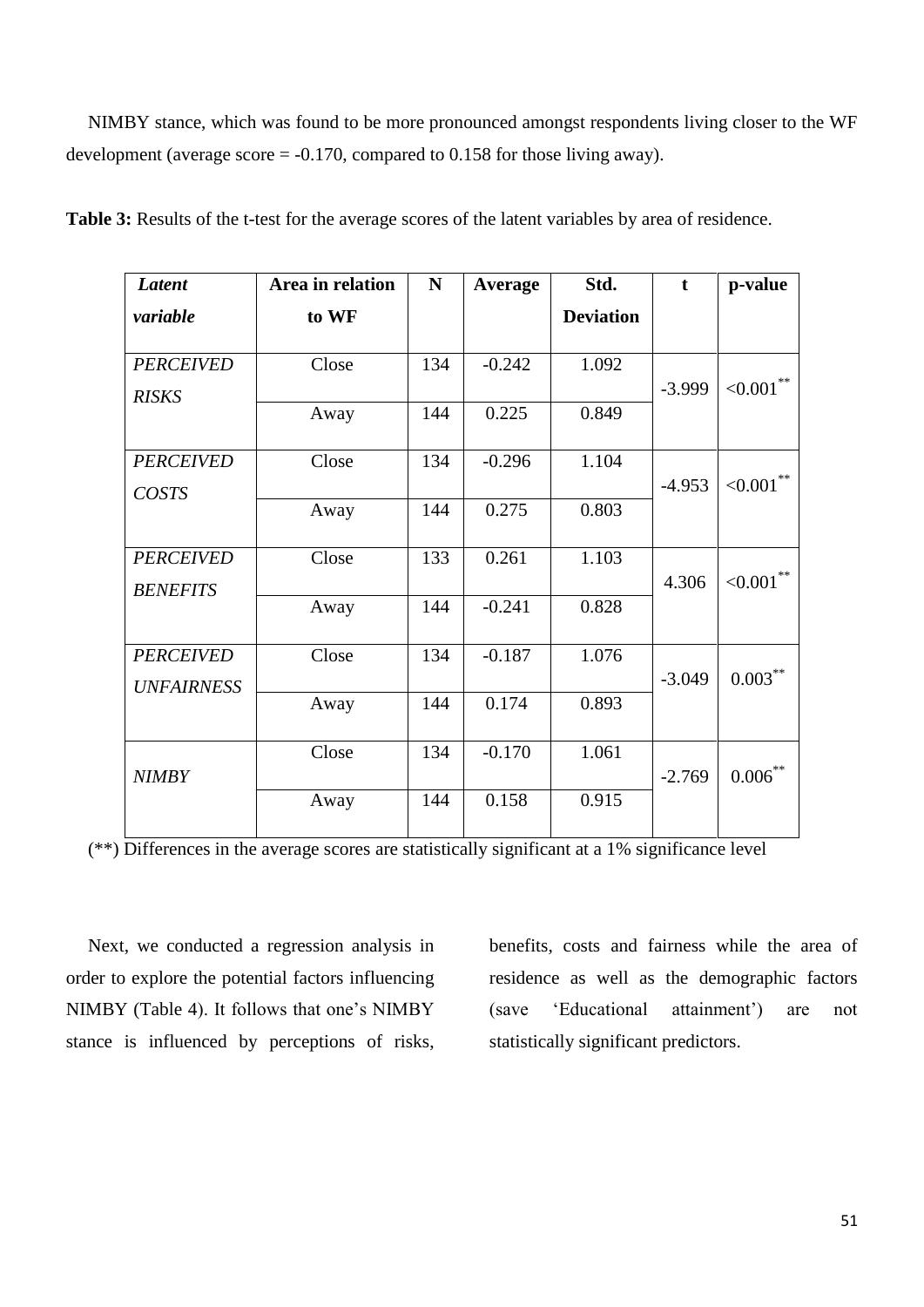|                                                         | Model A                   |               |                 | <b>Model B</b>   |                           |               |  |
|---------------------------------------------------------|---------------------------|---------------|-----------------|------------------|---------------------------|---------------|--|
| <b>Parameter</b>                                        | $\mathbf b$               | $\mathbf t$   | p-value         | $\mathbf b$<br>t |                           | p-value       |  |
| Constant                                                | 0.290                     | 1.969         | $0.050*$        | 0.189            | 1.222                     | n.s.          |  |
| <b>EDUCATION</b> (Ref. category: Higher education)      |                           |               |                 |                  |                           |               |  |
| Lower                                                   | $-0.269$                  | $-2.401$      | $0.017*$        | $-0.231$         | $-2.019$                  | 0.045         |  |
| Middle                                                  | $-0.132$                  | $-1.238$      | n.s.            | $-0.129$         | $-1.213$                  | n.s.          |  |
| <b>GENDER</b> (Ref. category: Female)                   |                           |               |                 |                  |                           |               |  |
| Male                                                    | 0.023                     | 0.263         | n.s.            | 0.038            | 0.422                     | n.s.          |  |
| <b>AGE</b>                                              | $0 - 0.004$               | $-1.280$      | n.s.            | $-0.003$         | $-1.008$                  | n.s.          |  |
| <b>RISKS</b>                                            | 0.184                     | 2.881         | $0.004***$      | 0.134            | 1.369                     | n.s.          |  |
| <b>COSTS</b>                                            | 0.245                     | 3.321         | $0.001**$       | 0.309            | 2.788                     | $0.006$ **    |  |
| <b>BENEFITS</b>                                         | $-0.159$                  | $-2.628$      | $0.009***$      | $-0.262$         | $-2.955$                  | $0.003***$    |  |
| <b>UNFAIRNESS</b>                                       | 0.254                     | 4.556         | $\leq 0.001$ ** | 0.282            | 3.661                     | ${<}0.001$ ** |  |
| <b>AREA OF RESIDENCE</b> (Ref. category: Away from WFs) |                           |               |                 |                  |                           |               |  |
| WFs area                                                | 0.024                     | 0.275         | n.s.            | 0.050            | 0.568                     | n.s.          |  |
| AREA *<br><b>RISKS</b>                                  |                           |               |                 | 0.092            | 0.712                     | n.s.          |  |
| <b>AREA</b> *<br><b>COSTS</b>                           |                           |               |                 | $-0.081$         | $-0.537$                  | n.s.          |  |
| AREA *<br><b>BENEFITS</b>                               |                           |               | 0.166           | 1.317            | n.s.                      |               |  |
| AREA *<br><b>UNFAIRNESS</b>                             |                           |               | $-0.059$        | $-0.528$         | n.s.                      |               |  |
|                                                         |                           | $R^2 = 0.544$ |                 | $R^2 = 0.553$    |                           |               |  |
|                                                         | (Adjusted $R^2 = 0.529$ ) |               |                 |                  | (Adjusted $R^2 = 0.531$ ) |               |  |
|                                                         |                           |               |                 |                  |                           |               |  |

## **Table 4**: Parameter estimates for the two models (dependent variable: NIMBY)

\*\*: parameter is significant at a 1% significance level; \*: parameter is significant at a 5% significance level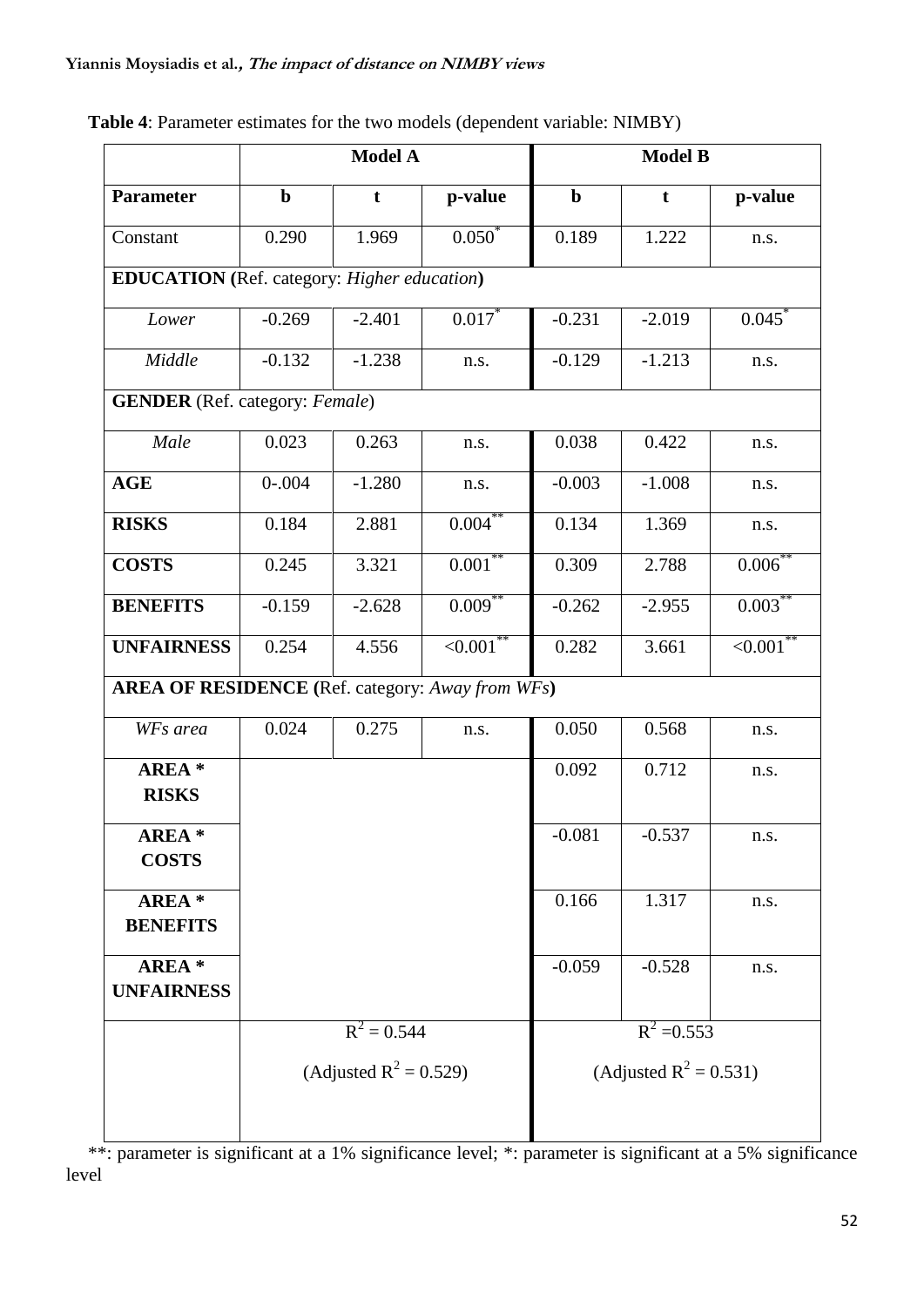#### **Discussion & Conclusion**

This paper set out to examine whether individuals living closer to a proposed wind farm are more likely to exhibit a 'not-in-my-backyard' stance compared to people living further away. The validation of this 'proximity hypothesis' is anticipated by the very nature of the NIMBY rationalization: if locals do not want the WF on their turf because they are 'freeriders', then this 'free-riding' behavior will be more pronounced among the inhabitants of the area most affected, that is the area closer to the wind-farm-to-be.

Our analysis of two sub-samples of inhabitants on the Greek island of Lesvos, where a mega WF is set to be built, shows a more complicated reality. As it is evident from Table 3

the views between those living close to the proposed development and those living far away from it differ an all accounts, and these differences are statistically significant (as it follows from the t-tests' results). Similar to previous research (Warren et al 2005; Jones and Eiser 2010), which found that negative views are most prominent in the area closer to a proposed WF development, the sub-sample of western Lesvos, where the project is to be developed, scored *higher* on costs, risk and unfairness perceptions and *lower* on perceived benefits. This is also the case for NIMBY: people living in the affected area espouse more strongly a 'notin-my-back-yard' stance towards the WF than those living further away.

These findings seem to support the mainstream rationalization of NIMBY, as the protective, 'free-riding' reaction of the *locally*affected community. In other words, and following the NIMBY logic, wanting the WF to be moved to somewhere else location is a spatially-bounded stance: people want the WF out of an area more strongly if it involves "their" area (the case of western Lesvos' respondents) while their 'free-riding' reaction is more lukewarm if the development concerns an area they are not in direct contact with (the case of eastern Lesvos' respondents).

Yet, when examining the predictors of NIMBY, a more complex picture emerges. To start with, and similar to other research (e.g. Wolsink and Devilee 2009, Botetzagias et al 2015), we find that the perceived risks and costs regarding the WF development, as well as considering the siting of the WF as 'unfair', are positively correlated with NIMBY while the perceived benefits by the WF impact negatively on NIMBY (Table 4). Furthermore, perceiving the siting of the WF as 'unfair' is one of the strongest predictors of NIMBY, a finding which is accordance with previous research (op.cit) and suggests that respondents want the WF out of the particular area not only because they wish to pass the burden to someone else (as it is the case for the costs and risks predictors' correlations with the NIMBY variable), but also because they consider the decision as unfair. On the other hand, the demographic variables have no statistically significant impact, save the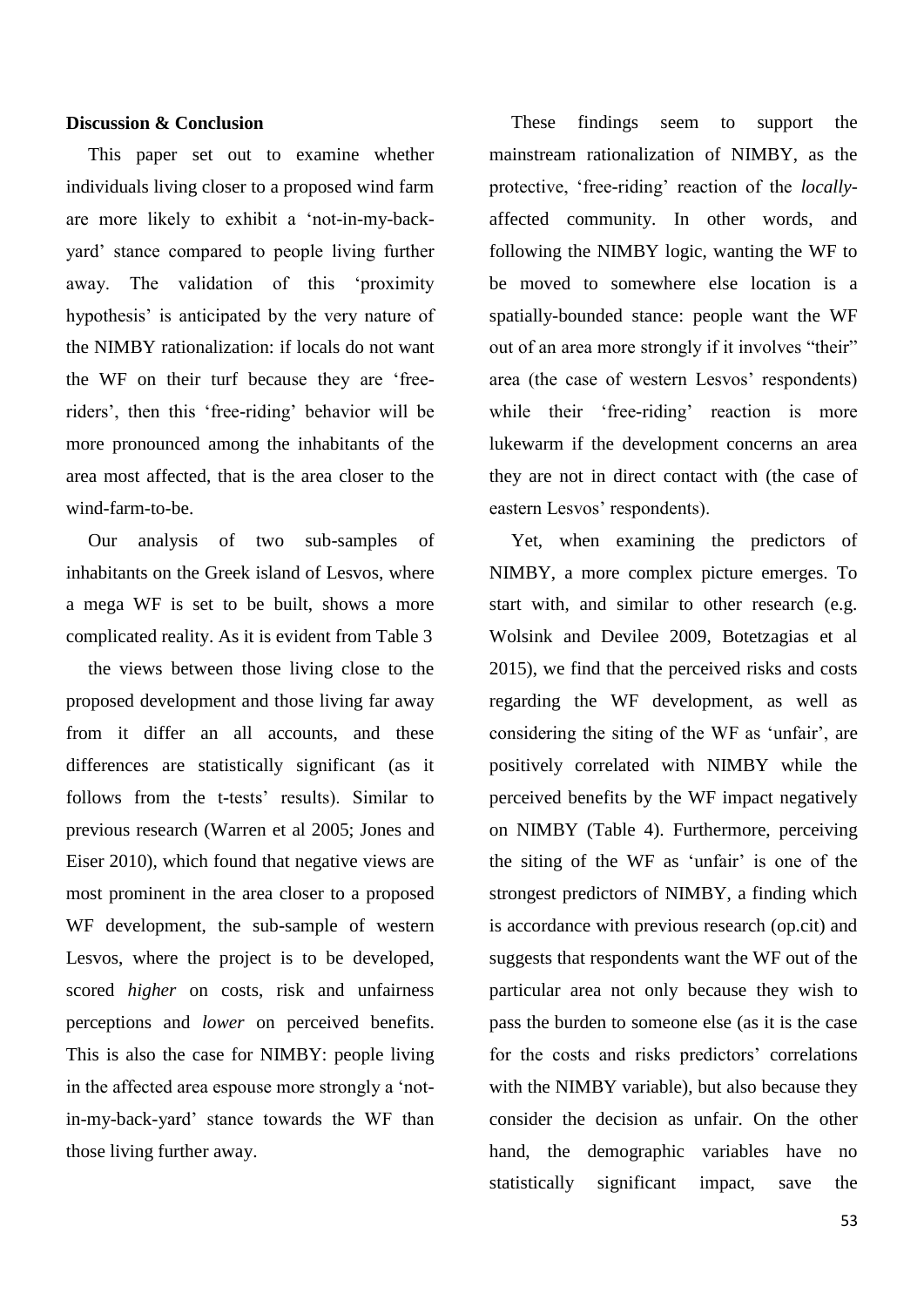'Educational attainment' predictor: individuals with a lower educational attainment exhibit a *weaker* NIMBY stance when compared to individuals with middle/higher educational levels, a rather surprising finding which seems to contradict the common wisdom that NIMBYies are 'ignorant' or 'misinformed'.

Whereas the stand-alone effect of the area of residence on NIMBY as shown by the t-test is significant, when we examine the overall effect on NIMBY caused by perceptions of risks, benefits, costs, fairness, area of residence and demographic variables we observe that the overall effects of area of residence (i.e. both main effects and interactions) tend to be cancelled out. This is due to the fact that the effects of area of residence are dominated by the more strong effects of the other predictors and specifically the four latent constructs. This is evident in Table 4, where one's 'Area' of residence is not a statistically significant predictor: whether one lives close (and in direct impact) or away (and not affected) from the development, has no effect on his/her NIMBY views. Furthermore, as it shows from beta coefficients' estimates for the interaction effects between the predictors, the area of residence has no effect on the other predictors' impact on NIMBY: for example, people who consider the siting of the WF as costly will have a stronger NIMBY inclination irrespectively of the area they live in.

In conclusion, our results show that an individual wants a WF out of one area and into some other, *not* because of the particular area s/he lives but because s/he perceives the siting of the WF in that 'particular' area as costly, risky, not beneficial and, most importantly, unfair. Nevertheless, we also found that these perceptions, which ultimately guide one's NIMBY attitude, are more pronounced in the area where the WF is to be built (see Table 3). Why is this the case? In other words, why do the people who live closer the affected area consider the WF *more* risky, *more* costly, *more* unfair and *less* beneficial? Although answering this question does not fall within the scope of this paper, we conclude by offering some thoughts on this issue, although we lack the data necessary for testing these ideas.

On one hand, one might question whether we should accept at face value the respondents' answers concerning the WF's possible impacts. It may well be the case that people living closer to the proposed WF are answering strategically and they are consciously exaggerating its potential risks, costs and siting problems, while downplaying its benefits, in an attempt to justify their opposition to the project<sup>1</sup> (cf. Bell et al. 2005:464; van der Horst 2007:2710). Yet, if this was indeed the case, why aren't the respondents *also* answering strategically in the NIMBYrelated questions, similarly downplaying their "true" egoistical/free-riding point of view? As it

1

 $<sup>1</sup>$  As a matter of fact, opposition to the project is much</sup> higher to the area closer to the development (47.7% of respondents '(Strongly) Against' the WF) than the area further away  $(15.3\%$  '(Strongly) Against'), and the differences are statistically significant ( $t = -4.535$ , sig < 0.001)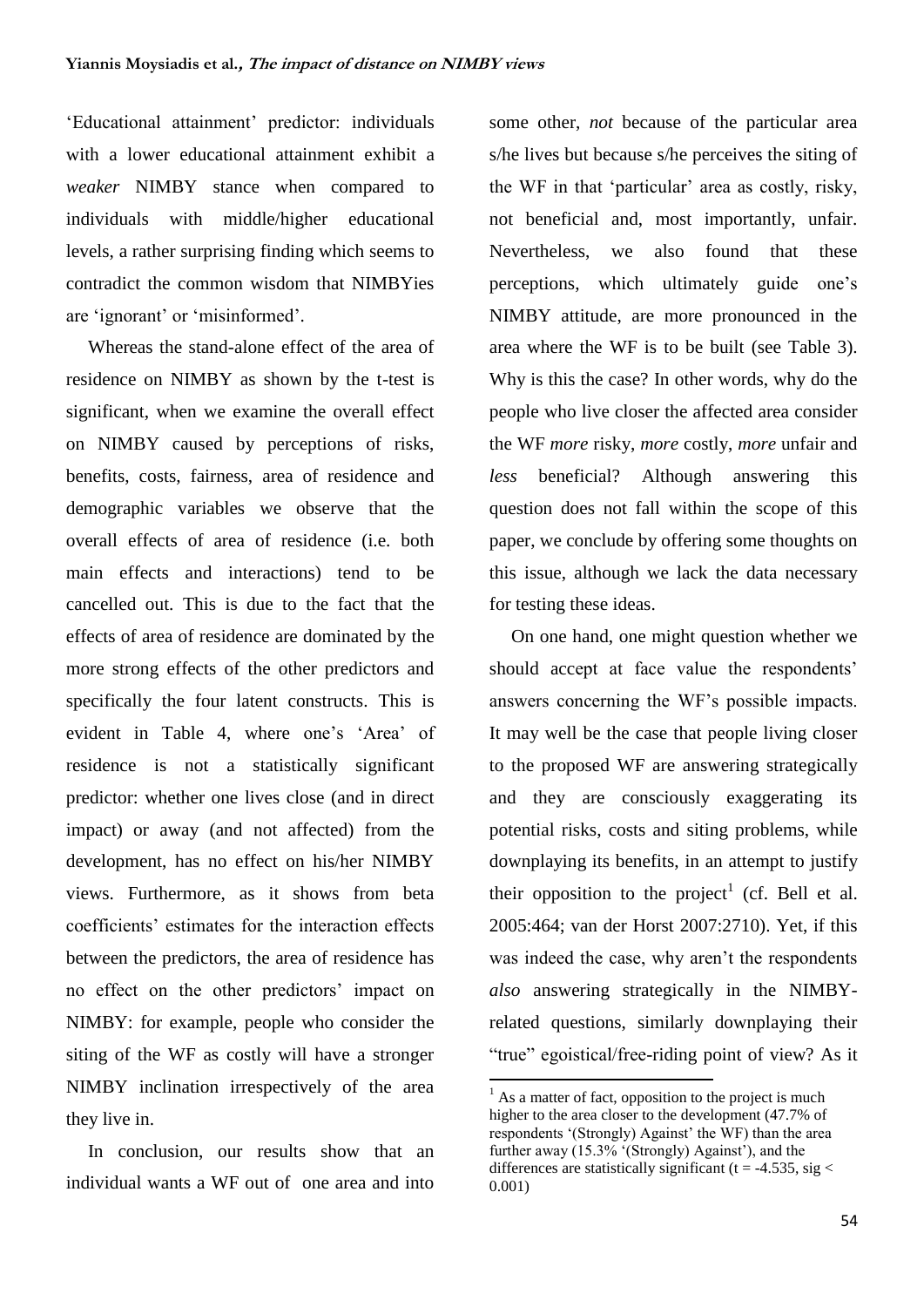is obvious from Table 3, the respondents on western Lesvos make no such attempt: contrary to previous research, which has identified that locals are aware of the risk of being branded as NIMBYies and thus they try to justify their opposition in broader terms (Burningham 2000:61-63), they seem quite eager to agree with politically *in*correct statements such as '*Because I don't think it's very necessary to bear a part of the collective burden, I don't accept the WF in western Lesvos*' and '*As far as I'm concerned, the WF should be sited in somebody else's area*'.

Thus, if the western Lesvos inhabitants' responses reflect their true appraisal about the project, then a number of reasons may account for the fact. As we mentioned in the 'Case-study areas & samples' section of the paper, western Lesvos already hosts two (much smaller and out of sight of most of the western Lesvos' villages we researched) WFs, Although in this study we did not record the communities' views on the *existing* WFs, it is plausible that their existence influences the western Lesvos inhabitants' views concerning the *new* WFs. Thus it may be the case that people on western Lesvos, hold much more negative opinions on the existing  $WFs^2$ which inform their negative assessment of the new, proposed development; or, they may think that siting *more* (and/or much larger) WFs in their greater area (no matter how nice and necessary it may be) is simply unfair and/or not

 $\overline{a}$ 

worthy<sup>3</sup>. On the other hand, their negative assessment may reflect some actual shortcomings of the particular development: it could be the case that the inhabitants of western Lesvos, due to their vested interests, have (strived to achieve) a better knowledge of the 'Aegean Link' project and its impacts and this, more in-depth, comprehension of what the particular project entails may have created more negative appraisals compared to their more disinterested (and thus less informed) inhabitants of the eastern part of the island. In any case, these are tentative arguments and more detailed research is needed for settling the issue.

Based on the above, it is recommended that future research examining the possible role of distance on NIMBY perceptions should take into account the possible influence of more factors: knowledge about the project, the appraisal of any existing windfarms as well as the 'vested interest' one *feels* s/he has concerning the development (irrespectively of his/hers area of residence) may play a role in shaping individual preferences and views when it comes to windfarms' siting.

#### **References**

Aitken M. (2010), *Why we still don't understand the social aspects of wind power: a critique of key assumptions within the literature*, Energy

 $2 \text{ Y}$  Yet one should note that if this is indeed the case then it would contradict the existence of a 'reversed NIMBY effect' identified by Warren et al (2005) and Braunholtz (2003)

 3 Similar to Showfford and Slattery (2010) and *contra* Johansson & Laike (2007) and Braunholtz (2003). Yet the reader should note that these studies refer to 'acceptance' of establishing a new park or expanding an existing one, and *not* to 'attitudes' towards establishment/expansion.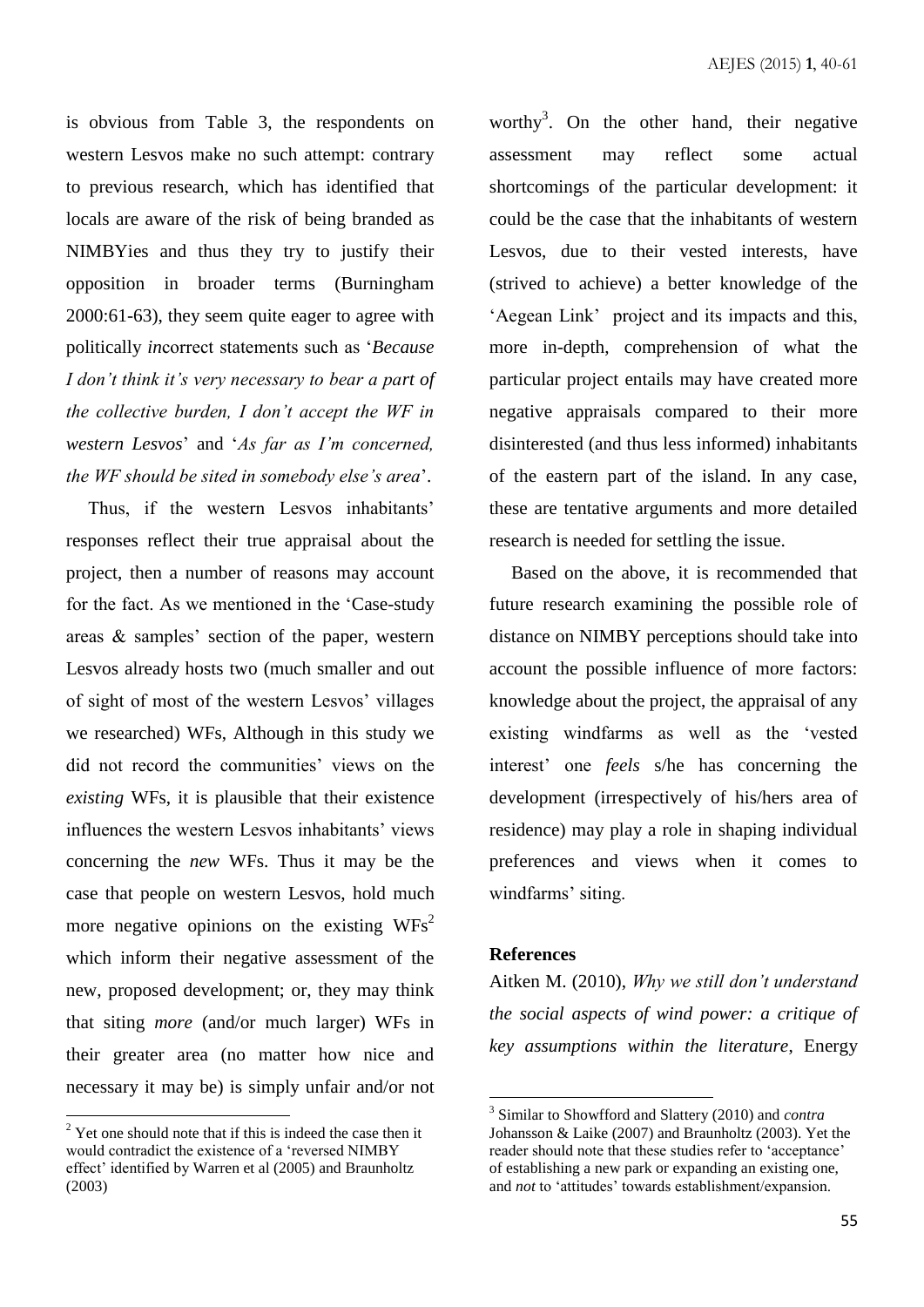Policy, 38(4): 1834-1841. Available at: [http://www.sciencedirect.com/science/article/pii/](http://www.sciencedirect.com/science/article/pii/S0301421509009100) [S0301421509009100](http://www.sciencedirect.com/science/article/pii/S0301421509009100)

Barry J., Ellis G. and Robinson C. (2008), *Cool rationalities and hot air: a rhetorical approach to understanding debates on renewable energy*, Global Environmental Politics, 8(2): 67-98. Available at: [http://www.mitpressjournals.org/](http://www.mitpressjournals.org/doi/abs/10.1162/glep.2008.8.2.67#.VI8yIyusXqE) [doi/abs/10.1162/glep.2008.8.2.67#.VI8yIyusXqE](http://www.mitpressjournals.org/doi/abs/10.1162/glep.2008.8.2.67#.VI8yIyusXqE)

Bell D., Gray T., and Haggett C. (2005), *The 'Social Gap' in wind farm siting decisions: explanations and policy responses*, Environmental Politics, 14(4): 460-477. Available at: [http://www.geos.ed.ac.uk/~sallen/](http://www.geos.ed.ac.uk/~sallen/jayne/Bell%20et%20al%20%282005%29.%20The%20%27Social%20Gap%27%20in%20Wind%20Farm%20Siting.pdf) [jayne/Bell%20et%20al%20%282005%29.%20T](http://www.geos.ed.ac.uk/~sallen/jayne/Bell%20et%20al%20%282005%29.%20The%20%27Social%20Gap%27%20in%20Wind%20Farm%20Siting.pdf) [he%20%27Social%20Gap%27%20in%20Wind](http://www.geos.ed.ac.uk/~sallen/jayne/Bell%20et%20al%20%282005%29.%20The%20%27Social%20Gap%27%20in%20Wind%20Farm%20Siting.pdf) [%20Farm%20Siting.pdf](http://www.geos.ed.ac.uk/~sallen/jayne/Bell%20et%20al%20%282005%29.%20The%20%27Social%20Gap%27%20in%20Wind%20Farm%20Siting.pdf)

Besley J.C. (2012), *Does fairness matter in the context anger about nuclear energy decision making?*, Risk Analysis, 32(1): 25-38. Available at: [http://onlinelibrary.wiley.com/doi/](http://onlinelibrary.wiley.com/doi/10.1111/j.1539-6924.2011.01664.x/abstract;jsessionid=50FA3675822D989F537C042F7CA4E74B.f02t02?deniedAccessCustomisedMessage=&userIsAuthenticated=false) [10.1111/j.1539-6924.2011.01664.x/](http://onlinelibrary.wiley.com/doi/10.1111/j.1539-6924.2011.01664.x/abstract;jsessionid=50FA3675822D989F537C042F7CA4E74B.f02t02?deniedAccessCustomisedMessage=&userIsAuthenticated=false) [abstract;jsessionid=50FA3675822D989F537C04](http://onlinelibrary.wiley.com/doi/10.1111/j.1539-6924.2011.01664.x/abstract;jsessionid=50FA3675822D989F537C042F7CA4E74B.f02t02?deniedAccessCustomisedMessage=&userIsAuthenticated=false) [2F7CA4E74B.f02t02?deniedAccessCustomised](http://onlinelibrary.wiley.com/doi/10.1111/j.1539-6924.2011.01664.x/abstract;jsessionid=50FA3675822D989F537C042F7CA4E74B.f02t02?deniedAccessCustomisedMessage=&userIsAuthenticated=false) [Message=&userIsAuthenticated=false](http://onlinelibrary.wiley.com/doi/10.1111/j.1539-6924.2011.01664.x/abstract;jsessionid=50FA3675822D989F537C042F7CA4E74B.f02t02?deniedAccessCustomisedMessage=&userIsAuthenticated=false)

Botetzagias I., Malesios Chr., Kolokotroni An. and Moysiadis Y. (2015), *The role of NIMBY in opposing windfarms' siting: evidence from Greece*, Journal of Environmental Planning & Management, 58(2): 229-251. Available at: [http://www.tandfonline.com/doi/full/10.1080/09](http://www.tandfonline.com/doi/full/10.1080/09640568.2013.851596#.VI8zrCusXqE) [640568.2013.851596#.VI8zrCusXqE](http://www.tandfonline.com/doi/full/10.1080/09640568.2013.851596#.VI8zrCusXqE)

Braunholtz S. (2003), *Public Attitudes to Windfarms: A Survey of Local Residents in Scotland*. MORI Scotland, for Scottish Executive Social Research, Edinburgh, Scotland. Available at: [http://www.scotland.gov.uk/Resource/](http://www.scotland.gov.uk/Resource/Doc/47133/0014639.pdf) [Doc/47133/0014639.pdf](http://www.scotland.gov.uk/Resource/Doc/47133/0014639.pdf)

Breukers S. and Wolsink M. (2007), *Wind power implementation in changing institutional landscapes: An international comparison*, Energy Policy, 35(5): 2737-2750. Available at: [http://www.sciencedirect.com/science/article/pii/](http://www.sciencedirect.com/science/article/pii/S0301421506004873) [S0301421506004873](http://www.sciencedirect.com/science/article/pii/S0301421506004873)

Burningham, K. (2000), *Using the language of NIMBY: a topic for research, not an activity for researchers*, Local Environment, 5(1): 55–67. Available at: [http://www.tandfonline.com/doi/](http://www.tandfonline.com/doi/abs/10.1080/135498300113264#.VJQENsjQ) [abs/10.1080/135498300113264#.VJQENsjQ](http://www.tandfonline.com/doi/abs/10.1080/135498300113264#.VJQENsjQ)

Cass N. and Walker G. (2009), *Emotion and rationality: the characterisation and evaluation of opposition torenewable energy projects*, Emotion, Space and Society, 2(1): 62– 69. Available at: [http://www.academia.edu/](http://www.academia.edu/5085553/Emotion_and_rationality_The_characterisation_and_evaluation_of_opposition_to_renewable_energy_projects) 5085553/Emotion and rationality The characte [risation\\_and\\_evaluation\\_of\\_opposition\\_to\\_rene](http://www.academia.edu/5085553/Emotion_and_rationality_The_characterisation_and_evaluation_of_opposition_to_renewable_energy_projects) wable energy projects

Dear M. (1992), *Understanding and overcoming the NIMBY syndrome*, Journal of the American Planning Association, 58(3): 288-300. Available at: [http://www.academia.edu/3983775/](http://www.academia.edu/3983775/Understanding_and_Overcoming_the_NIMBY_SyndromePLEASE_SCROLL_DOWN_FOR_ARTICLESyndromeThe_NIMBY_SyndromeUnderstanding_Community_Opposition) Understanding and Overcoming the NIMBY [SyndromePLEASE\\_SCROLL\\_DOWN\\_FOR\\_A](http://www.academia.edu/3983775/Understanding_and_Overcoming_the_NIMBY_SyndromePLEASE_SCROLL_DOWN_FOR_ARTICLESyndromeThe_NIMBY_SyndromeUnderstanding_Community_Opposition)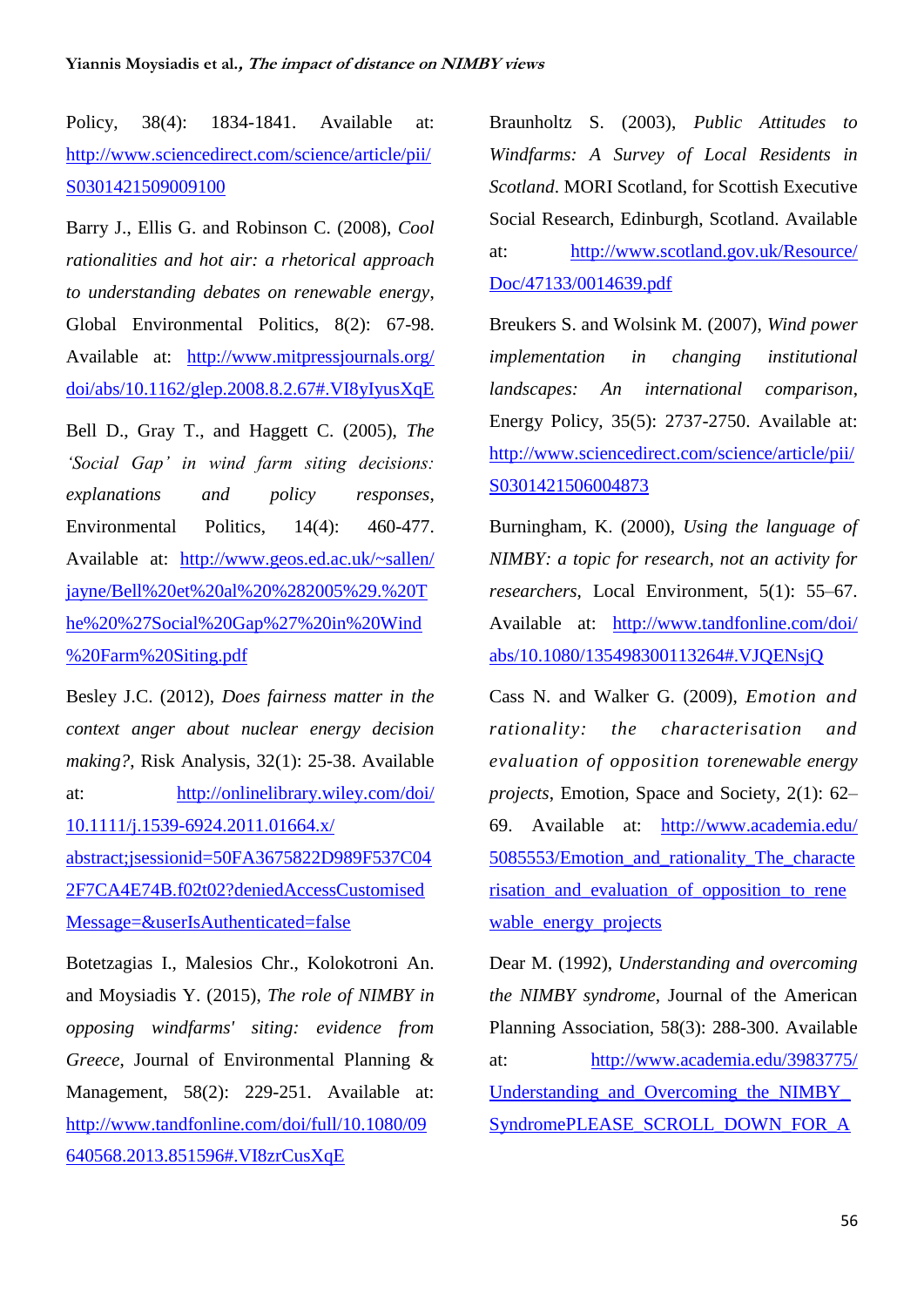# RTICLESyndromeThe\_NIMBY\_SyndromeUnde rstanding\_Community\_Opposition

Devine-Wright P. (2005), *Beyond NIMBYism: towards an integrated framework for understanding public perceptions of wind energy*, Wind Energy, 8: 125-139. Available at: [http://onlinelibrary.wiley.com/doi/10.1002/we.12](http://onlinelibrary.wiley.com/doi/10.1002/we.124/abstract) [4/abstract](http://onlinelibrary.wiley.com/doi/10.1002/we.124/abstract)

Ek K. (2005), *Public and private attitudes towards "green" electricity: the case of Swedish wind power*, Energy Policy, 33(13): 1677-1689. Available at: [http://www.sciencedirect.com/](http://www.sciencedirect.com/science/article/pii/S0301421504000394) [science/article/pii/S0301421504000394](http://www.sciencedirect.com/science/article/pii/S0301421504000394)

Ellis, G., Barry, J., Robinson, C., (2007), *Many ways to say 'no', different ways to say 'yes': applying Q-Methodology to understand public acceptance of wind farm proposals*, Journal of Environmental Planning and Management, 50(4):517–551. Available at: [http://www.tandfonline.com/doi/abs/10.1080/09](http://www.tandfonline.com/doi/abs/10.1080/09640560701402075#.VJMyfF4gI8) [640560701402075#.VJMyfF4gI8](http://www.tandfonline.com/doi/abs/10.1080/09640560701402075#.VJMyfF4gI8)

Freudenberg W. & Pastor S. (1992), *NIMBYs and LULUs: Stalking the Syndromes*, Journal of Social Issues, 48(4): 39-61. Available at: [http://onlinelibrary.wiley.com/doi/10.1111/j.154](http://onlinelibrary.wiley.com/doi/10.1111/j.1540-4560.1992.tb01944.x/pdf) [0-4560.1992.tb01944.x/pdf](http://onlinelibrary.wiley.com/doi/10.1111/j.1540-4560.1992.tb01944.x/pdf)

Frey B. and Oberholzer-Gee F. (1997), *The Cost of Price Incentives: An Empirical Analysis of Motivation Crowding- Out*, The American Economic Review, 87(4): 746-755. Available at: [http://www.jstor.org/discover/2951373?sid=211](http://www.jstor.org/discover/2951373?sid=21105480918453&uid=4&uid=2) [05480918453&uid=4&uid=2](http://www.jstor.org/discover/2951373?sid=21105480918453&uid=4&uid=2)

Gross C. (2007), *Community perspectives of wind energy in Australia: the application of a justice and community fairness framework to increase social acceptance*, Energy Policy, 35(5): 2727-2736. Available at: [http://www.sciencedirect.com/science/article/pii/](http://www.sciencedirect.com/science/article/pii/S0301421506004861) [S0301421506004861](http://www.sciencedirect.com/science/article/pii/S0301421506004861)

Huijts N.M. A., Molin E.J.E. and Steq L. (2012), *Psychological factors influencing sustainable energy technology acceptance: A review-based comprehensive framework*, Renewable and Sustainable Energy Reviews, 16(1): 525–531. Available at: [http://www.sciencedirect.com/](http://www.sciencedirect.com/science/article/pii/S136403211100428X) [science/article/pii/S136403211100428X](http://www.sciencedirect.com/science/article/pii/S136403211100428X)

Jacquet J. B. (2012), *Landowner attitudes toward natural gas and wind farm development in northern Pennsylvania*, Energy Policy, 50: 677–688. Available at: [http://www.sciencedirect.com/science/article/pii/](http://www.sciencedirect.com/science/article/pii/S0301421512006702) [S0301421512006702](http://www.sciencedirect.com/science/article/pii/S0301421512006702)

Johansson M. and Laike T. (2007), *Intention to Respond to Local Wind Turbines: The Role of Attitudes and Visual Perception*, Wind Energy, 10(5): 435–451. Available at: [http://onlinelibrary.wiley.com/doi/10.1002/we.23](http://onlinelibrary.wiley.com/doi/10.1002/we.232/abstract) [2/abstract](http://onlinelibrary.wiley.com/doi/10.1002/we.232/abstract)

Jones C.R. and Eiser J.R. (2010), *Understanding 'local' opposition to wind development in the UK: How big is a backyard?*, Energy Policy, 38(6): 3106-3117. Available at: [http://www.sciencedirect.com/science/article/pii/](http://www.sciencedirect.com/science/article/pii/S0301421510000790) [S0301421510000790](http://www.sciencedirect.com/science/article/pii/S0301421510000790)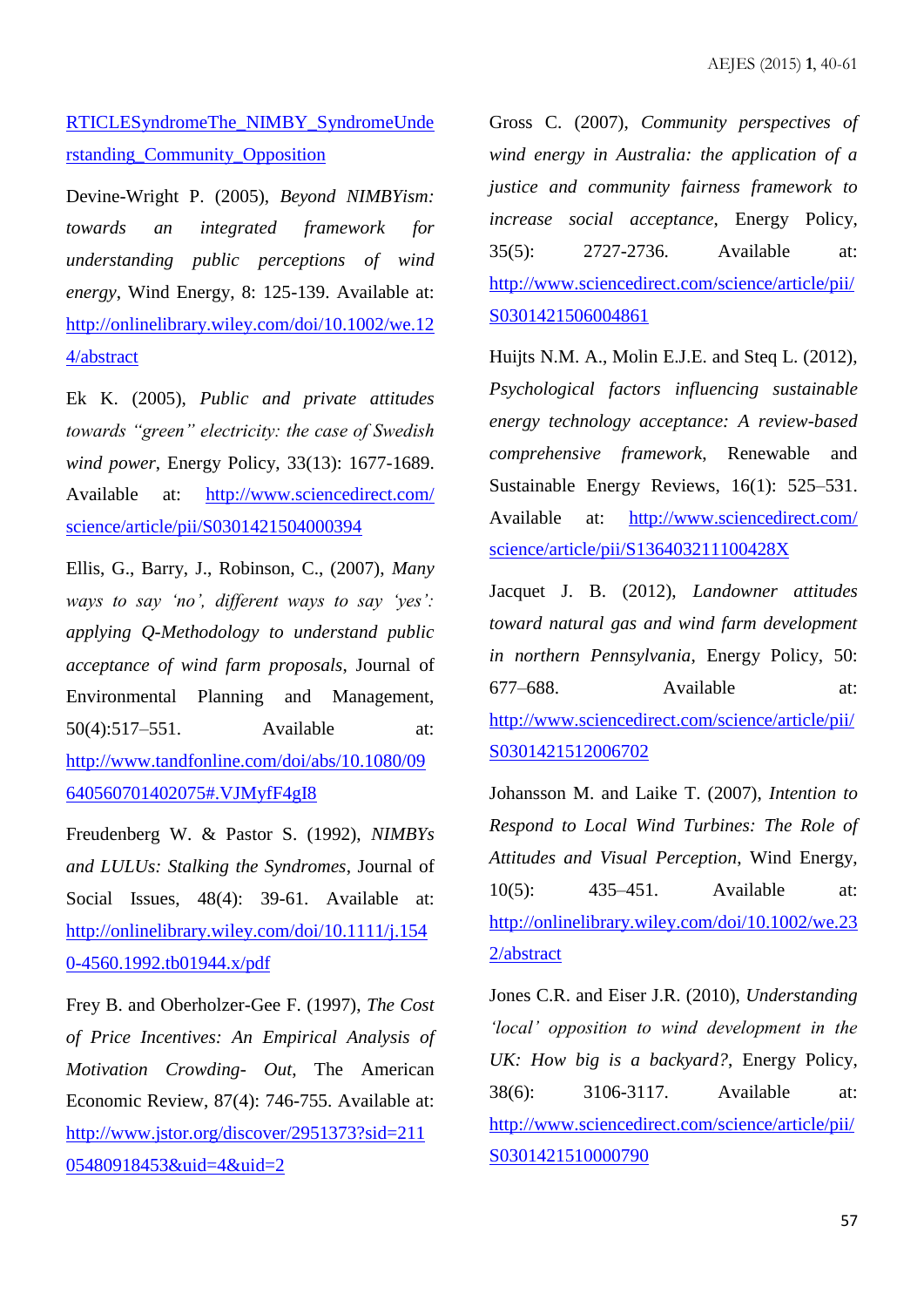Kerr (1995), 'Norms in social delimmas', in D.A. Schroeder (ed.) *Social delimmas: Perspectives on individuals and groups*, Westport, CT: 31-48

Luloff, A. E., Albrecht S. L. and Bourke L. (1998), *Nimby and the hazardous and toxic waste sitting dilemma: the need for concept clarification*, Society and Natural Resources: an international journal, 11(1): 81-89. Available at: [http://www.tandfonline.com/doi/abs/10.1080/08](http://www.tandfonline.com/doi/abs/10.1080/08941929809381063#.VJQIksjQ) [941929809381063#.VJQIksjQ](http://www.tandfonline.com/doi/abs/10.1080/08941929809381063#.VJQIksjQ)

**Swofford, J.** and Slattery M. (2010), *Public attitudes of wind energy in Texas: Local communities in close proximity to wind farms and their effect on decision-making*, Energy Policy, 38(5): 2508-2519. Available at: [http://www.sciencedirect.com/science/article/pii/](http://www.sciencedirect.com/science/article/pii/S0301421509010027) [S0301421509010027](http://www.sciencedirect.com/science/article/pii/S0301421509010027)

Toke D., Breukers S. and Wolsink M. (2008), *Wind power deployment outcomes: how can we account for the differences?*, Renewable and Sustainable Energy Reviews, 12 (4): 1129-1147. Available at: [http://www.sciencedirect.com/](http://www.sciencedirect.com/science/article/pii/S1364032106001626) [science/article/pii/S1364032106001626](http://www.sciencedirect.com/science/article/pii/S1364032106001626)

Van der Horst D. (2007), *NIMBY or not? Exploring the relevance of location and the politics of voiced opinions in renewable energy siting controversies*, Energy Policy, 35(5): 2705–2714. Available at: [http://www.sciencedirect.com/science/article/pii/](http://www.sciencedirect.com/science/article/pii/S0301421506004848) [S0301421506004848](http://www.sciencedirect.com/science/article/pii/S0301421506004848)

Warren C.R., Lumsden C., O'Dowd S. and Birnie R.V. (2005), *'Green on green': public perceptions of wind power in Scotland and Ireland*, Journal of Environmental Planning and Management, 48(6): 851–873. Available at: [http://www.tandfonline.com/doi/abs/10.1080/09](http://www.tandfonline.com/doi/abs/10.1080/09640560500294376#.VJM2rSusXqE) [640560500294376#.VJM2rSusXqE](http://www.tandfonline.com/doi/abs/10.1080/09640560500294376#.VJM2rSusXqE)

Wolsink M. (1994), *Entanglement of Interests and Motives: Assumptions behind the NIMBY Theory on facility siting*, Urban Studies, 31 (6): 851-866. Available at: [http://usj.sagepub.com/](http://usj.sagepub.com/content/31/6/851.short) [content/31/6/851.short](http://usj.sagepub.com/content/31/6/851.short)

Wolsink M. (2000), *Wind power and the NIMBY-myth: institutional capacity and the limited significance of public support*, Renewable Energy, 21(1): 49-64. Available at: [http://www.sciencedirect.com/science/article/pii/](http://www.sciencedirect.com/science/article/pii/S0960148199001305) [S0960148199001305](http://www.sciencedirect.com/science/article/pii/S0960148199001305)

Wolsink M. (2006), *Invalid theory impedes our understanding: a critique on the persistence of the language of NIMBY*, Transactions of the Institute of British Geographers, 31(1): 85-91. Available at: [http://onlinelibrary.wiley.com/](http://onlinelibrary.wiley.com/doi/10.1111/j.1475-5661.2006.00191.x/abstract) [doi/10.1111/j.1475-5661.2006.00191.x/abstract](http://onlinelibrary.wiley.com/doi/10.1111/j.1475-5661.2006.00191.x/abstract)

Wolsink M. (2007a), *Wind power implementation: The nature of public attitudes: Equity and fairness instead of "backyard motives*, Renewable and Sustainable Energy Reviews, 11(6): 1188-1207. Available at: [http://www.sciencedirect.com/science/article/pii/](http://www.sciencedirect.com/science/article/pii/S1364032105001255) [S1364032105001255](http://www.sciencedirect.com/science/article/pii/S1364032105001255)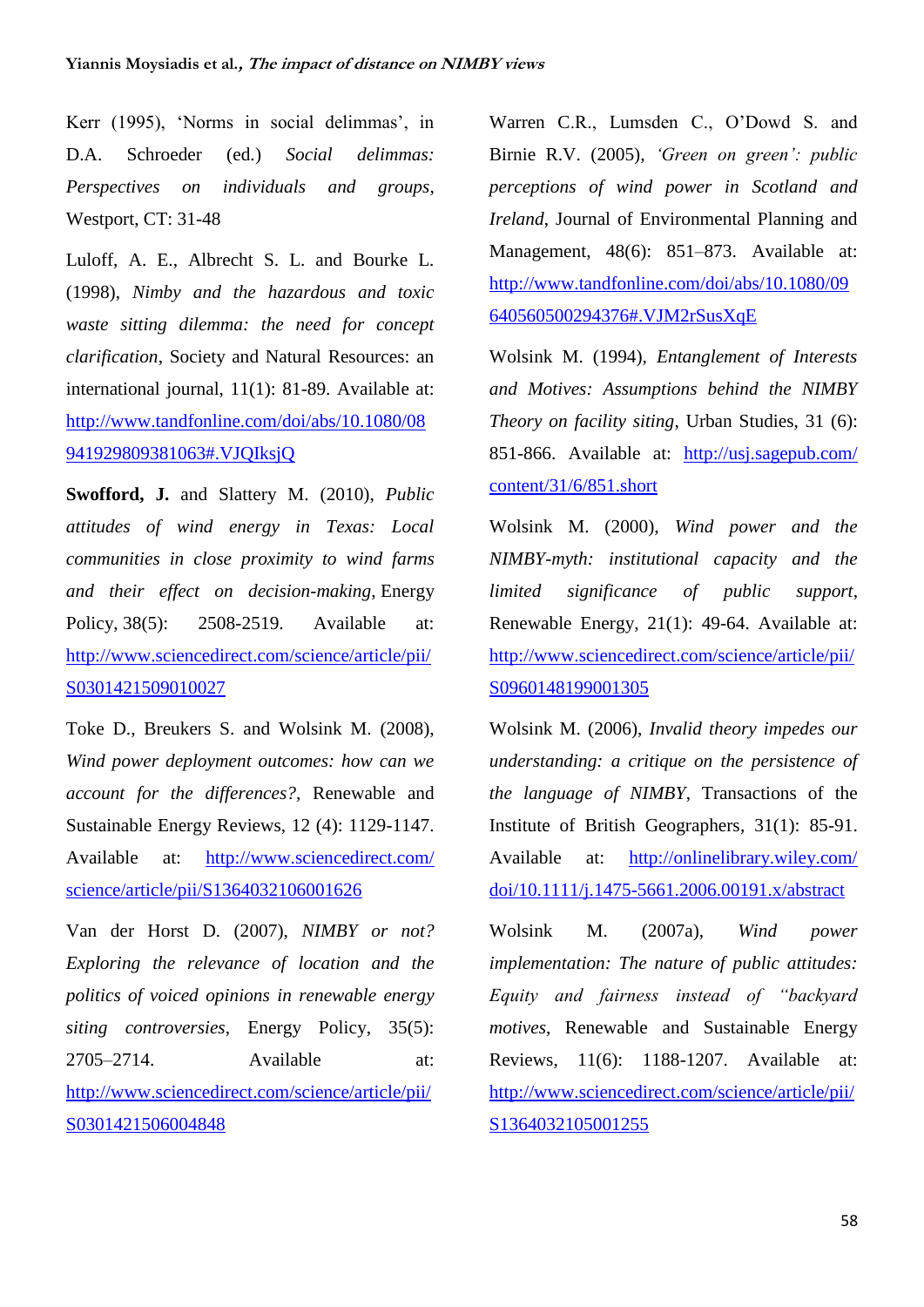Wolsink M. (2007b), *Planning of renewables schemes: Deliberative and fair decision-making on landscape issues instead of reproachful accusations of non-cooperation*, Energy Policy, 35(5): 2692-2704. Available at: [http://www.sciencedirect.com/science/article/pii/](http://www.sciencedirect.com/science/article/pii/S0301421506004836) [S0301421506004836](http://www.sciencedirect.com/science/article/pii/S0301421506004836)

Wolsink M. and Devilee J. (2009), *The motives for accepting or rejecting waste infrastructure*  *facilities. Shifting the focus from the planners' perspective to fairness and community commitment*, Journal of Environmental Planning and Management, 52 (2): 217–236. Available at: [http://www.tandfonline.com/doi/abs/10.1080/09](http://www.tandfonline.com/doi/abs/10.1080/09640560802666552#.VJM5pSusXqE) [640560802666552#.VJM5pSusXqE](http://www.tandfonline.com/doi/abs/10.1080/09640560802666552#.VJM5pSusXqE)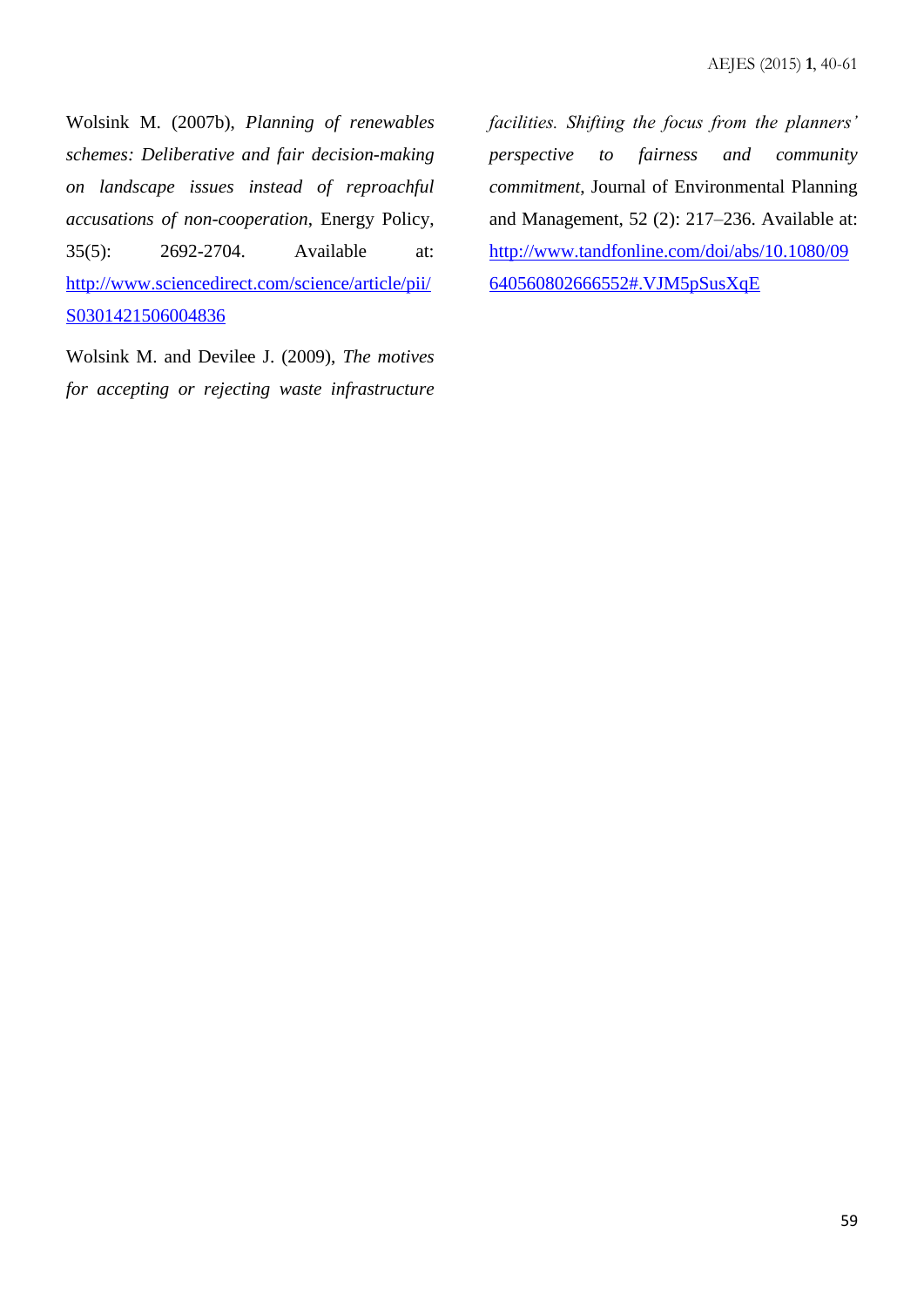### **APPENDIX**

**Table X1:** NIMBY-related statements' loadings on factors (rotated varimax transformation, with Kaiser normalization)

|    |                                                  | <b>Factors</b> |                |   |       |   |
|----|--------------------------------------------------|----------------|----------------|---|-------|---|
|    | <b>Statements</b>                                | $\mathbf{1}$   | $\overline{2}$ | 3 | 4     | 5 |
|    | 1. It's quite stupid to accept the WF in western | 0.790          |                |   |       |   |
|    | Lesvos                                           |                |                |   |       |   |
|    | 2. Because I don't think it's very necessary to  | 0.773          |                |   |       |   |
|    | bear a part of the collective burden, I don't    |                |                |   |       |   |
|    | accept the WF in western Lesvos                  |                |                |   |       |   |
|    | 3. It's completely logical for me that the WF    | 0.599          |                |   |       |   |
|    | should be sited in someone else's area'          |                |                |   |       |   |
|    | 4. If good arguments can be found to site the    |                |                |   | 0.521 |   |
|    | WF in western Lesvos instead of somewhere        |                |                |   |       |   |
|    | else, I will accept it                           |                |                |   |       |   |
|    | 5. I don't accept it because someone else        | 0.705          |                |   |       |   |
|    | wouldn't accept it either                        |                |                |   |       |   |
|    | 6. I am not in principle against it              |                |                |   |       |   |
| 7. | Accepting the WF in western Lesvos means         | 0.540          |                |   |       |   |
|    | that you don't represent your own interests      |                |                |   |       |   |
|    | strongly enough                                  |                |                |   |       |   |
|    | 8. I don't feel like shouldering the burden of a | 0.741          |                |   |       |   |
|    | problem that is also caused by others, by        |                |                |   |       |   |
|    | accepting the WF in western Lesvos               |                |                |   |       |   |
|    | 9. As far as I'm concerned, the WF should be     | 0.713          |                |   |       |   |
|    | sited in somebody else's area                    |                |                |   |       |   |
|    | 10. Life is competitive: if the WF is sited in   |                |                |   | 0.811 |   |
|    | someone else's area it is not sited western      |                |                |   |       |   |
|    | Lesvos                                           |                |                |   |       |   |
|    | 11. WFs related burdens should be shared by      |                |                |   |       |   |
|    | everyone                                         |                |                |   |       |   |